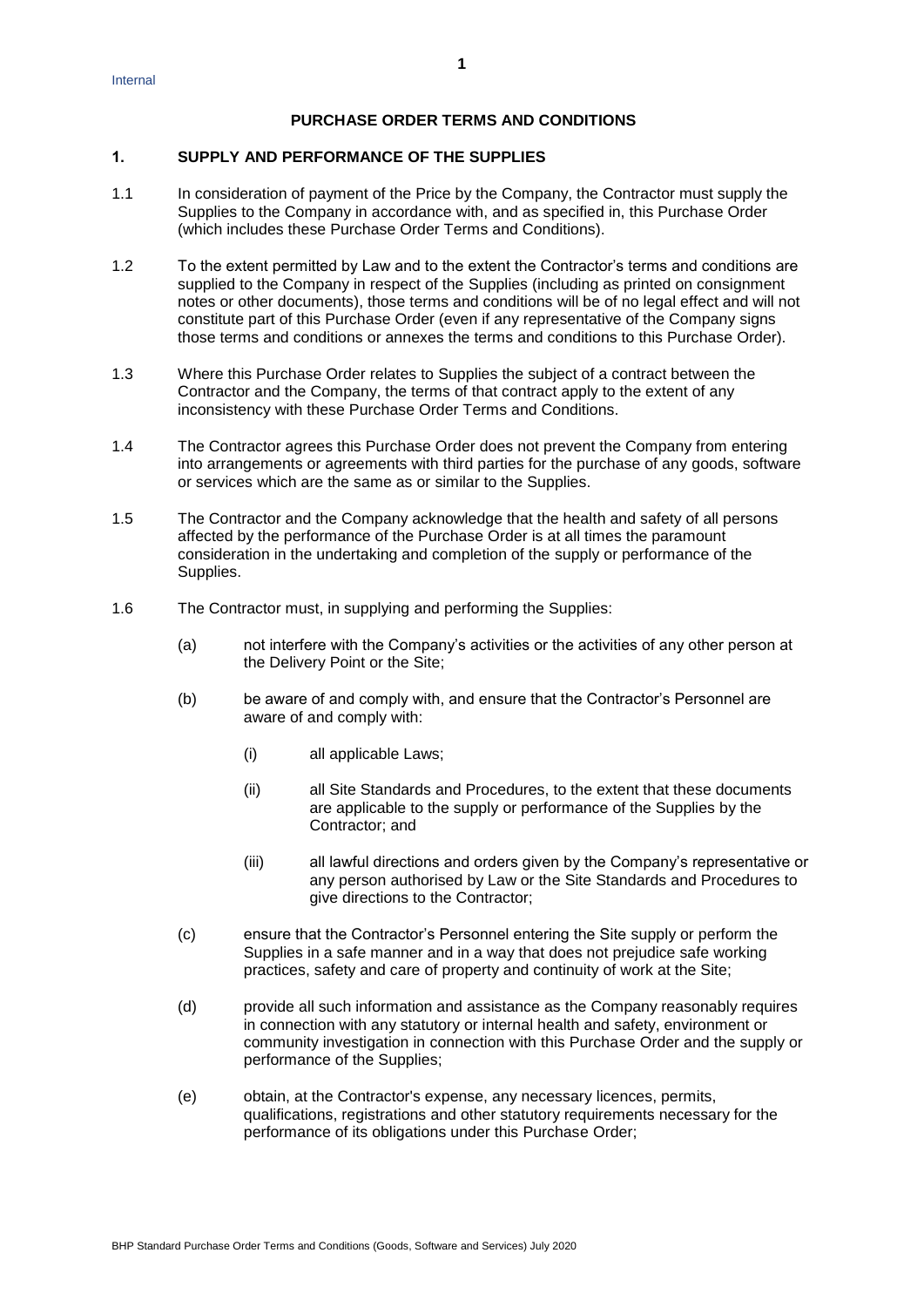- (f) leave the Company's premises secure, clean, orderly and fit for immediate use having regard to the condition of the Company's premises immediately prior to the supply or performance of the Supplies; and
- (g) on request by the Company, provide to the Company and its Personnel any information and assistance required to identify, evaluate, implement and report on any matter required by Law in respect of anything used, produced or created in connection with the performance of the Contractor's obligations under this Purchase Order.
- 1.7 The Contractor acknowledges and agrees that time is of the essence for the supply and performance of the Supplies.

# **2. SUPPLY OF GOODS**

#### 2.1 **Delivery and Time for Performance**

The Contractor must:

- (a) deliver the Goods (and copies of all relevant instruction manuals relating to the Goods) to the Delivery Point by the Delivery Date;
- (b) provide the Company with 48 hours prior notice of the time the Goods will be delivered to the Delivery Point; and
- (c) mark each package with the Purchase Order number, item number, Delivery Point, contents, quantity, date and method of dispatch and weight of each package.

#### <span id="page-1-0"></span>2.2 **Title and Risk**

- (a) Title to the Goods will pass from the Contractor to the Company on the earlier of delivery to the Delivery Point or when the Company pays for those Goods.
- (b) The Company bears all risk in the Goods when the Company takes delivery of those Goods at the Delivery Point, provided however that the Contractor will be responsible for its acts and omissions.
- (c) The Contractor warrants that the Company will be entitled to free and clear legal and beneficial title to and free and quiet possession of the Goods at the time title passes in accordance with clause [2.2\(a\).](#page-1-0)

#### **3. PERFORMANCE OF THE SERVICES**

#### 3.1 **Delivery and Time for Performance**

The Contractor must:

- (a) on and from the date specified in the Purchase Order, provide the Company with the Support Services; and
- (b) in respect of all other Services, commence performance on the date of this Purchase Order and perform the Services by the date specified in the Purchase Order.

# **4. SUPPLY OF SOFTWARE**

## 4.1 **Delivery, Time for Performance and Installation**

(a) On or before the date specified in the Purchase Order, the Contractor must: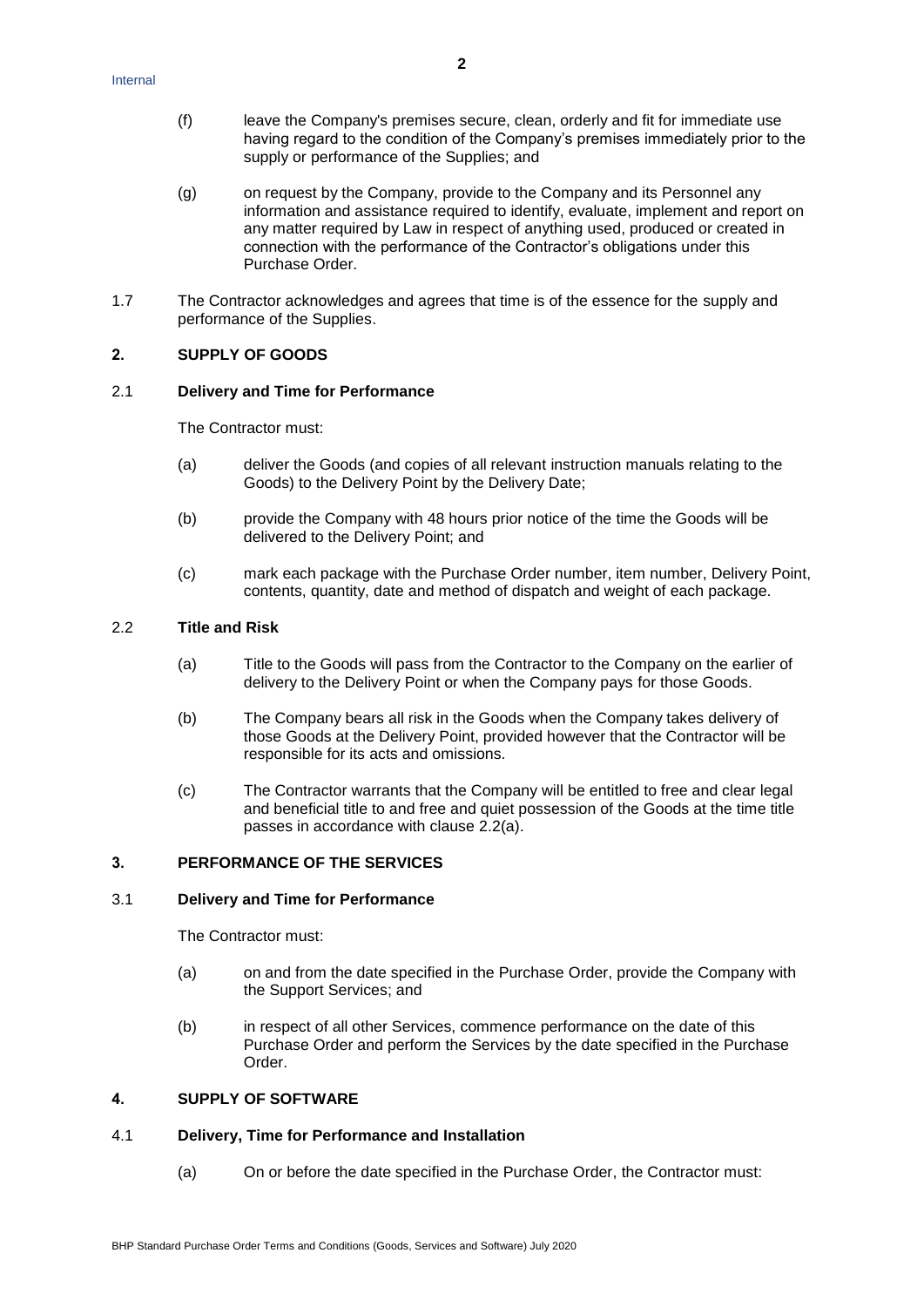- (i) deliver or make available to the Company the number of copies of the Software and Documentation as specified in the Purchase Order, in the format for such Software and Documentation specified in the Purchase Order (or if no format is specified in an industry standard format); and
- (ii) if required by the Company, install one copy of the Software on the Company's hardware systems in accordance with the Company's directions.
- (b) Where the Contractor is required to install the Software on the Company's hardware systems, then the Company must:
	- (i) prepare its hardware systems for installation of the Software in accordance with the Contractor's reasonable recommendations; and
	- (ii) give the Contractor such assistance as the Contractor reasonably requires to ensure successful installation of the Software.

#### <span id="page-2-1"></span>4.2 **Licence to the Software**

- <span id="page-2-0"></span>(a) Subject to clause 4.2(b) below, on and from the date specified in the Purchase Order (or if no date is specified, then the date of the Purchase Order), the Contractor grants to the Company, and each member of the Company Group from time to time , a worldwide, perpetual, non-exclusive, irrevocable, royalty-free (other than the Price set out in this Purchase Order), transferable licence (with the right to sub-licence in accordance with clause  $4.2(a)(iv)$  to:
	- (i) Use, reproduce or otherwise exploit the Software and the Documentation;
	- (ii) make as many copies of the Software as permitted by the Purchase Order and as otherwise reasonably required for backup, testing, security and archival purposes at no additional charge;
	- (iii) make as many copies of the Documentation as reasonably necessary to make full use of the Software and for backup, testing, disaster recovery, security and archival purposes at no additional charge; and
	- (iv) sub-licence the Software and Documentation to:
		- (A) the purchaser of any business or assets of the Company Group in connection with which the Software is Used by the Company;
		- (B) any contractor, agent or third party service provider of the Company Group for the purpose of providing services to the Company Group;
		- (C) any person or entity to which the Company provides goods or services; and
		- (D) any other person with the consent of the Contractor (however, the Contractor's consent is not be unreasonably withheld or delayed or to be subject to the payment of any fee),

as is necessary for receipt and provision of the Supplies under this Purchase Order and as necessary for the Company or the Company Group to conduct its normal business activities from time to time.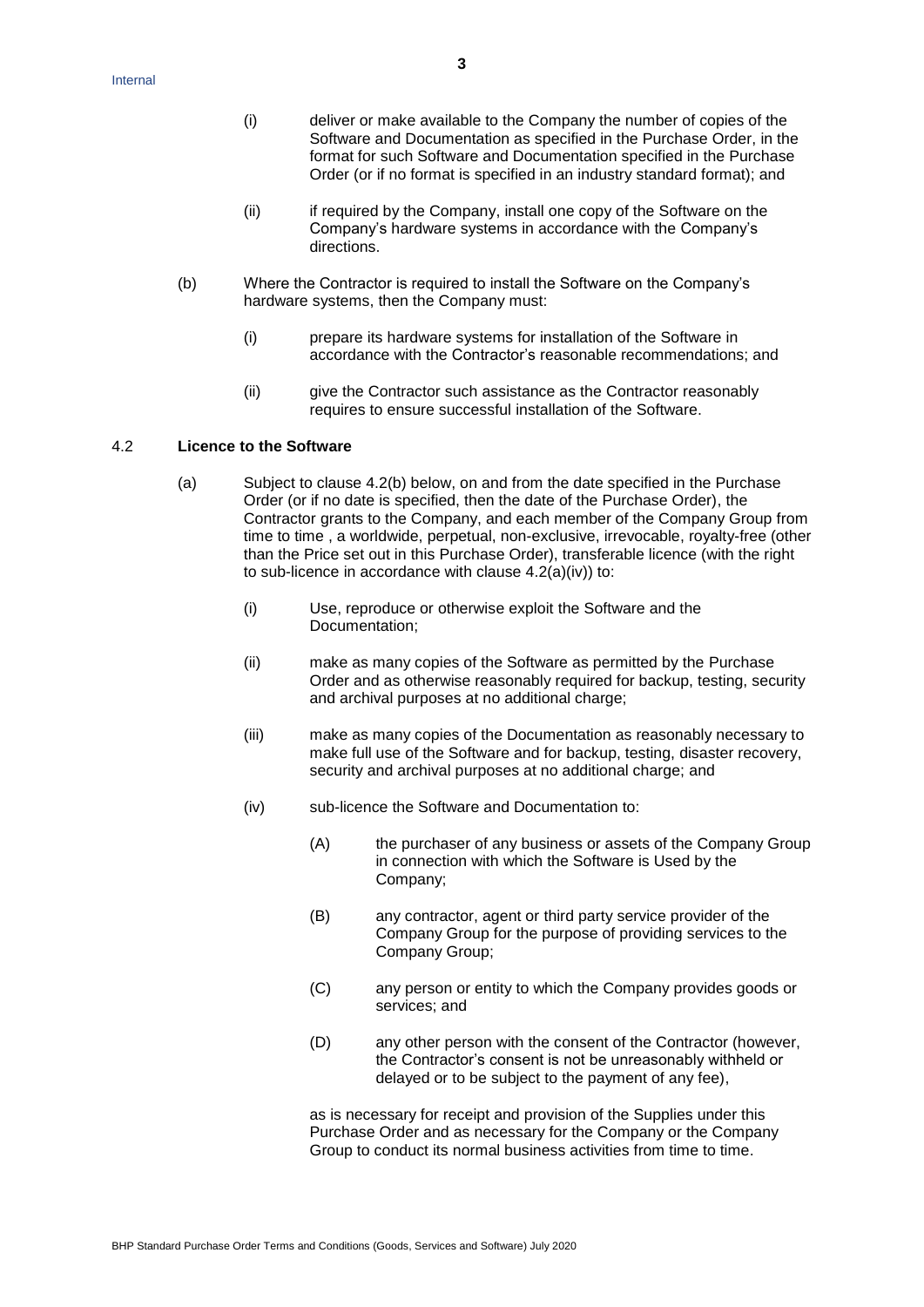- (b) In the case of a Fixed Term Licence, the licence granted by the Contractor pursuant to clause 4.2(a) above shall be limited in duration to the Licence Term.
- (c) Except as otherwise permitted under this Purchase Order or any Law, the Company will not seek to rent, lease, reverse engineer, decompile or disassemble the Software.
- (d) The Company may move the Software between machines, platforms, environments or locations, at any time, without notice to the Contractor, and at no additional cost.
- (e) Where the licence to Use the Software is restricted by reference to a quantity limitation and the Company makes changes to the machines or platforms on which the Software is installed, for a grace period of 60 Business Days, the Company may create and Use such additional copies of the Software as necessary to effect such a change. The Contractor must not unreasonably refuse to extend that grace period if requested by the Company.
- (f) In the case of a Fixed Term Licence, the Company may retain and continue to Use one copy of the Software and Documentation after the expiry of the Licence Term or earlier termination of this Purchase Order for archival, regulatory compliance or audit purposes.

### 4.3 **Documentation and training**

- (a) The Contractor must provide the Company with Documentation containing sufficient information to enable the Company to make full and proper Use of the Software.
- (b) The Contractor must develop and maintain all Documentation on a regular basis and provide the Company with any new or updated Documentation as soon as reasonably practicable.
- (c) The Contractor must ensure that the Documentation:
	- (i) contains sufficient information to enable the Company to make full and proper Use of the Software;
	- (ii) is reasonably acceptable to the Company in terms of its presentation, accuracy and scope;
	- (iii) includes the most current and up to date versions of documentation available;
	- (iv) is in English and clearly expressed; and
	- (v) includes adequate definitions of all key terms, words and symbols.
- (d) The Contractor must, if requested by the Company, provide to the Company's Personnel, at the times and locations required by the Company, any training that is necessary to enable the Company's Personnel to make full and proper Use of the Software.

# <span id="page-3-0"></span>4.4 **Support Services**

### (a) **First Line Support**

During the support hours specified in the Purchase Order (or if none are specified, during normal business hours in Melbourne, Australia), the Contractor must make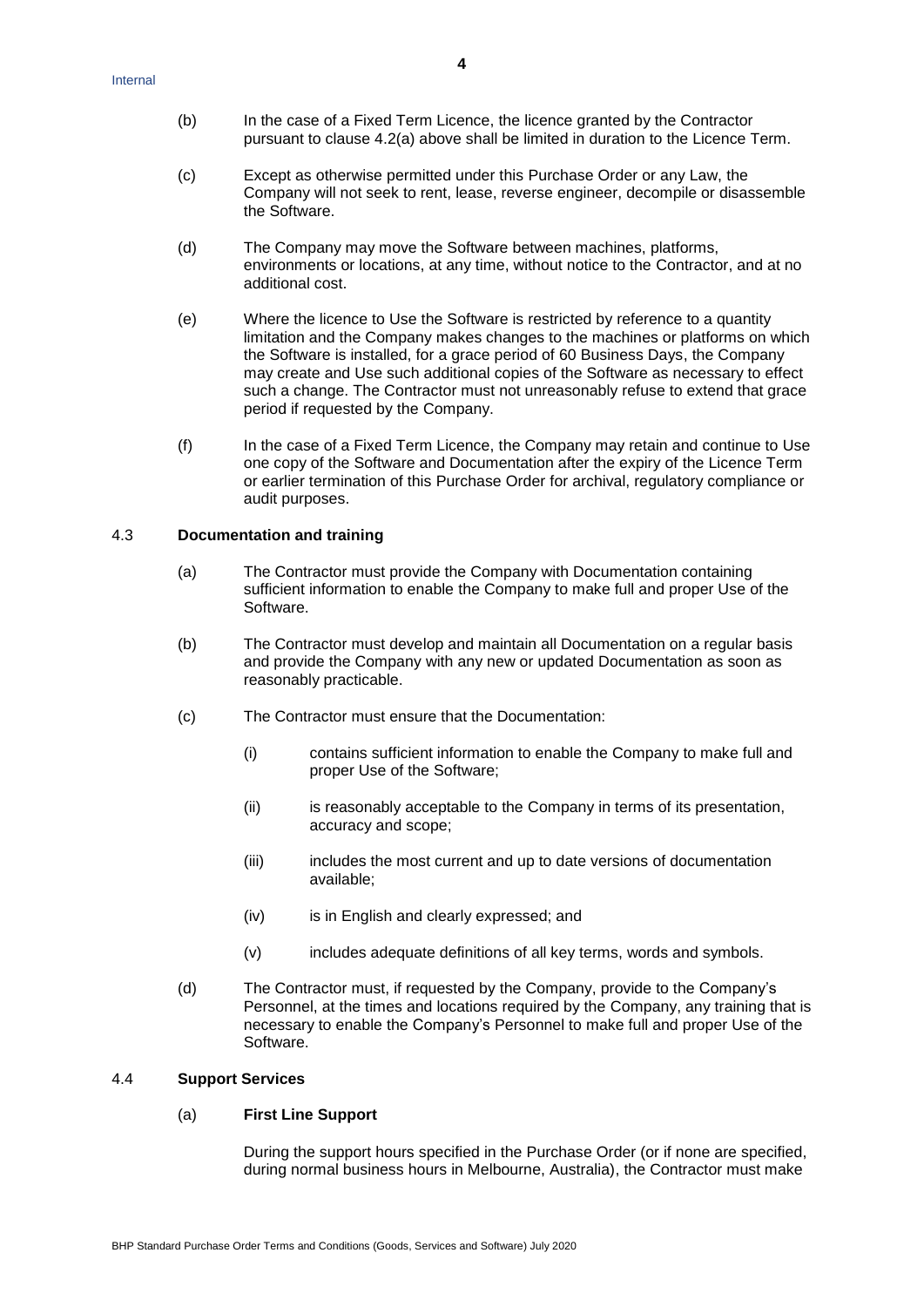available the first line support facility described in the Purchase Order (**First Line Support**) to enable:

- (i) the Contractor to respond to requests made to the First Line Support by or on behalf of the Company;
- (ii) the Contractor to respond to technical and user questions relating to the Software or Documentation; and
- (iii) the Company to report to the Contractor any Defects of which it becomes aware,

each in accordance with the Service Levels.

#### (b) **Service Levels**

The Contractor must meet or exceed the Service Levels and report on performance against the Service Levels in accordance with the Purchase Order. If the Contractor fails to meet a Service Level, it must pay the Company any applicable amounts calculated in accordance with the Purchase Order (**Service Credits**).

# (c) **Updates**

- (i) The Contractor must offer any improvements to, or extensions of, the existing functionality or performance of any software or firmware that forms part of the Software (each an **Update**) promptly after they become available and, if requested by the Company, provide any information relating to that Update reasonably requested by the Company.
- (ii) If the Company notifies the Contractor that it wishes to use an Update, the Contractor must deliver the Update at no additional charge.
- (iii) The Company is not obliged to accept an Update. Where the Company notifies the Contractor that it does not wish to use an Update, the Contractor must continue to provide Support Services in relation to the existing Software.

## 4.5 **Warranties**

The Contractor represents and warrants that:

- (a) Any Use of the Software or Documentation in accordance with this Purchase Order will not infringe the rights, including the Intellectual Property Rights and Moral Rights, of any person; and
- (b) it has all authorisations from its Related Entities and any other third party it requires to grant the licence of the Software to the Company under clause [4.2.](#page-2-1)

### <span id="page-4-0"></span>**5. Company Data**

- 5.1 The Company Data will at all times be the property of the Company, and the Company owns all rights, including Intellectual Property Rights, in and to the Company Data immediately on and from creation (including part creation).
- 5.2 The Contractor hereby unconditionally assigns, and must procure that any Related Entities of the Contractor and the Contractor's Personnel unconditionally assign, to the Company: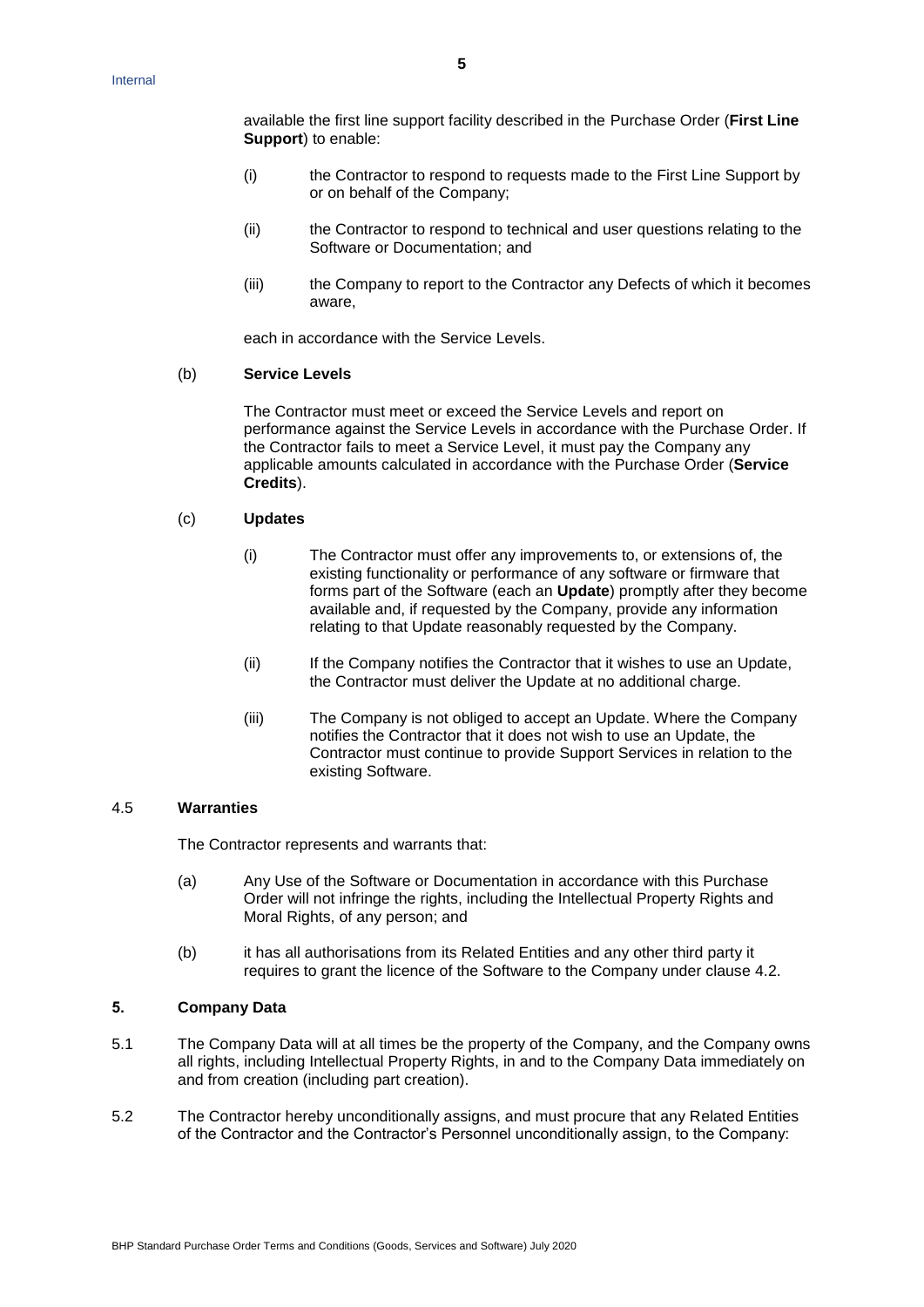- (a) all Intellectual Property Rights (other than copyright) in and to the Company Data without the need for further assurance; and
- (b) all copyright in the Company Data (or compilations of Company Data), as an assignment of future property under section 197 of the *Copyright Act 1968* (Cth) and in equity.
- 5.3 The Contractor must, if required by the Company, do all further things and execute all further documents necessary to assign Intellectual Property Rights in and to the Company Data to the Company.
- 5.4 The Contractor must not:
	- (a) use the Company Data except as required for the supply or performance of the Supplies under this Purchase Order;
	- (b) reproduce the Company Data in whole or in part in any form except as required for the supply or performance of the Supplies under this Purchase Order; or
	- (c) disclose the Company Data to any third party or persons not authorised by the Company to receive it, except with the prior written consent of the Company.
- 5.5 If any of the Company Data in the possession or control of the Contractor, including any Company Data accessed through the provision of the Software or Support Services, is corrupted, lost or degraded as a result of the Contractor's breach of this Purchase Order, the Contractor must, to the extent it is capable, at its own cost carry out such remedial action to restore such Company Data.
- 5.6 The obligations on the Contractor under this clause [5](#page-4-0) apply until the Contractor no longer has a copy of the Company Data.

### **6. INFORMATION SECURITY**

- 6.1 The Contractor warrants, represents and undertakes that it will secure and protect the Supplies and all Company Data that it holds or has access to in connection with the Supplies, including by:
	- (a) ensuring that access to Company Data by any of the Contractor's Personnel is restricted on a strict need to know basis and that such Personnel who have access to Company Data are bound by appropriate obligations of confidentiality and taking all reasonable steps in accordance with good industry practice to ensure the reliability of such Personnel;
	- (b) maintaining and enforcing safeguards against the accidental, unauthorised or unlawful destruction, loss, disclosure or alteration of, or access to Company Data that are no less rigorous than those maintained by the Contractor for its own information of a similar nature, or otherwise in accordance with good industry practice, including by;
		- (i) undertaking prior to the supply or performance of the Supplies and maintaining a risk assessment that identifies, estimates and prioritizes cybersecurity, data protection and privacy risks resulting from the operation and use of the information systems and processes used in connection with the provision of the Supplies;
		- (ii) applying, and updating, a proportional cybersecurity program that identifies and remediates weaknesses through the operationalisation of relevant security controls within the information systems and processes used in connection with the provision of the Supplies as a matter of routine; and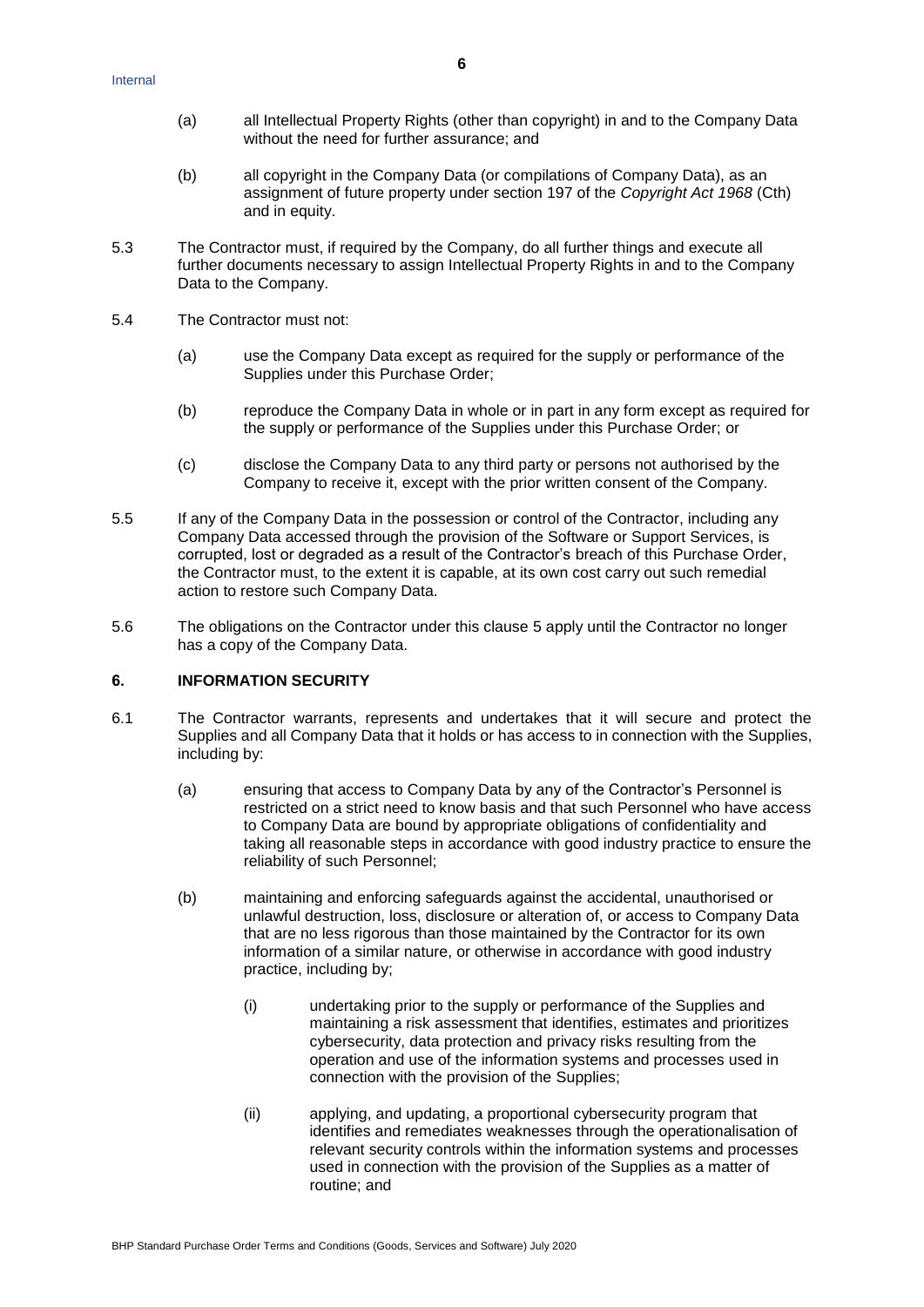- (iii) being able to demonstrate to the reasonable satisfaction of the Company that the Contractor has an ongoing commitment to managing cybersecurity, data protection and privacy risk;
- (c) in the event of a Security Incident:
	- (i) taking immediate action to investigate any Security Incident, to identify, prevent and mitigate the effects of such Security Incident and carry out any other action necessary to remedy the Security Incident; and
	- (ii) emailing [cybersecurity.partners@bhp.com](mailto:cybersecurity.partners@bhp.com) or otherwise providing the Company as soon as reasonably practicable (and in any event within 48 hours) upon becoming aware of any Security Incident with a detailed description of the Security Incident, the type of Company Data impacted, the identity of any affected individuals and all other information and cooperation which the Company may reasonably request.
- 6.2 The obligations on the Contractor under this clause 6 apply for so long as the Contractor holds or has access to a copy of the Company Data.

# **7. PRICE**

- 7.1 In consideration of the due and proper performance of this Purchase Order by the Contractor, the Company will pay to the Contractor the Price.
- 7.2 Unless this Purchase Order expressly provides otherwise, the Price is:
	- (a) inclusive of all charges including insurance, premiums and costs, leave entitlements, freight, packaging, packing and delivery costs and Taxes;
	- (b) inclusive of the cost of any miscellaneous services of a kind which are commonly provided with the supply or performance of goods, services or software of the same or a similar nature to the Supplies and any miscellaneous items of a kind which are commonly used or supplied in conjunction with goods, services or software of the same or a similar nature to the Supplies; and
	- (c) not subject to rise and fall, escalation or review.

## <span id="page-6-1"></span>**8. INVOICING AND PAYMENT**

- 8.1 On delivery of the Goods, installation of the Software and/or completion of the Services, the Contractor must provide to the Company:
	- (a) where the Parties have agreed to recipient created tax invoices, a Contractor Reference Document; or
	- (b) if the Company directs, an Invoice which meets all the requirements of a valid invoice for Consumption Tax purposes in a relevant jurisdiction,

which must comply with clause [8.2.](#page-6-0)

- <span id="page-6-0"></span>8.2 A Contractor Reference Document or any Invoice provided by the Contractor must:
	- (a) be provided using an electronic invoicing system if the Company directs;
	- (b) refer to the Purchase Order including the line item numbers on the Purchase Order and the Purchase Order number (if any);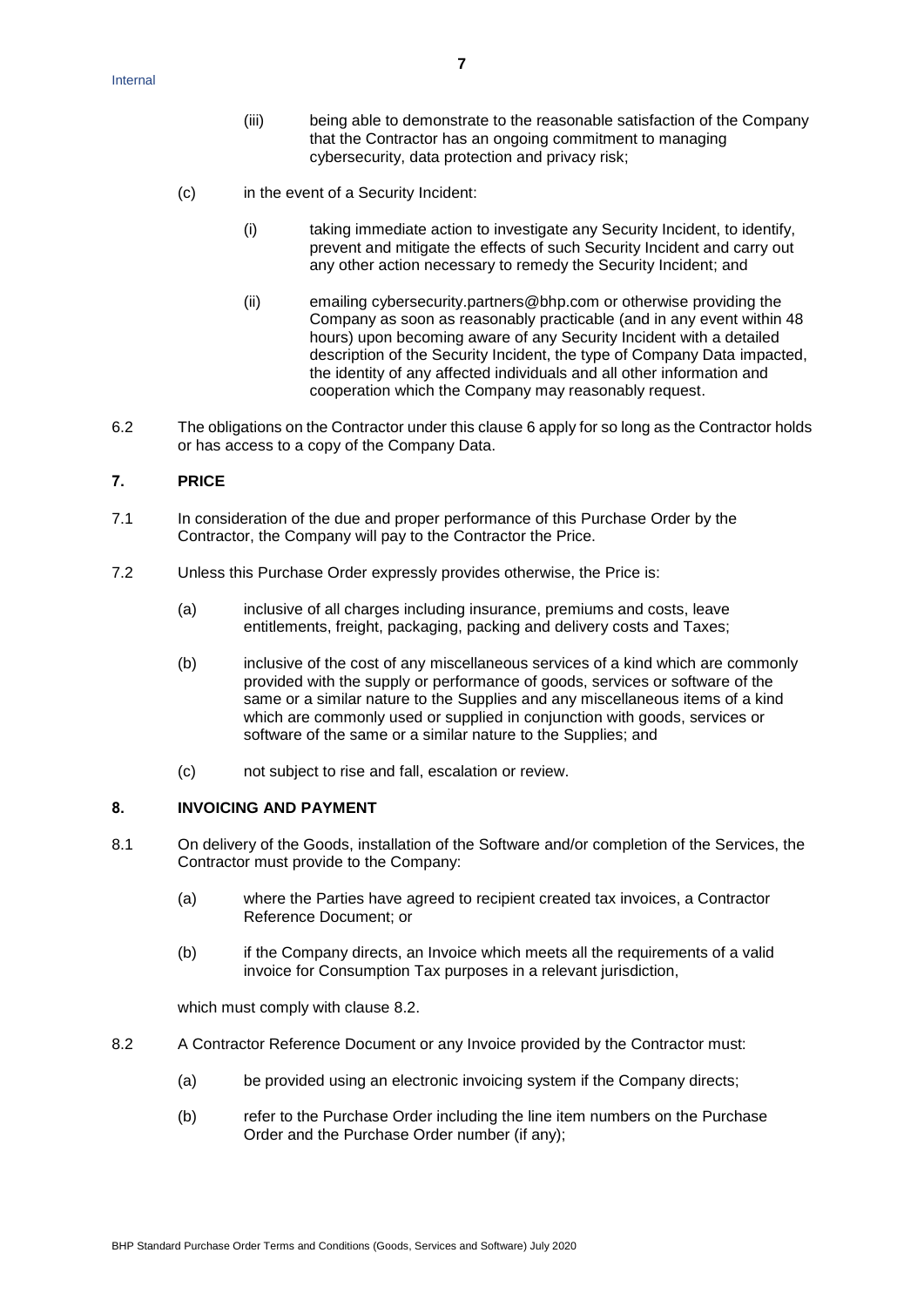- (c) include a detailed description of the delivered Goods, installed Software or Services completed, including the date of delivery, installation or completion in respect of which the Contractor Reference Document or Invoice relates and the relevant quantity;
- (d) include an individual reference number for the Company to quote with remittance of payment;
- (e) detail the Price relating to the relevant Goods, Software and/or Services, broken down to reflect the same Price components on the relevant Purchase Order;
- (f) set out the amount of any applicable Consumption Tax;
- (g) state the Company operation and Site; and
- (h) state the Company contact name.
- 8.3 The provision of a Contractor Reference Document or Invoice that complies with the requirements of clause [8.2](#page-6-0) is a precondition to the Contractor's right to payment for the Supplies which are the subject of a Contractor Reference Document or Invoice.
- 8.4 If any Contractor Reference Document or Invoice does not contain the information required by clause [8.2](#page-6-0) the Company may at its option complete any missing information or return it to the Contractor, in which case the Contractor must submit a replacement compliant Contractor Reference Document or compliant Invoice.
- 8.5 If the Company requests, the Contractor must provide the Company with all relevant records to calculate and verify the amount set out in any Contractor Reference Document or any Invoice.
- 8.6 Subject to clause [8.7](#page-7-0) and clause [8.8,](#page-7-1) the Company must pay all Invoices in the payment run that occurs immediately following the expiry of the Payment Period, except where the Company is required by Law to pay within a shorter time frame, in which case the Company must pay within that time frame.
- <span id="page-7-0"></span>8.7 If the Company reasonably disputes any Invoice or Contractor Reference Document:
	- (a) to the extent permitted by Law, the Company may withhold payment of the disputed part of the relevant Invoice or Contractor Reference Document pending resolution of the dispute; and
	- (b) if the resolution of the dispute determines that the Company must pay an amount to the Contractor, the Company must pay that amount upon resolution of the dispute, plus simple interest accruing daily at the Interest Rate on the amount withheld, from the date which is 30 days after the due date for payment under clause 8.6 for such withheld amount.
- <span id="page-7-1"></span>8.8 The Company may reduce any payment due to the Contractor under this Purchase Order by any amount which the Contractor must pay the Company, including costs, charges, damages and expenses and any debts owed by the Contractor to the Company in relation to or in connection with this Purchase Order or the Supplies. This does not limit the Company's right to recover those amounts in other ways.
- 8.9 Any money payable under this Purchase Order is to be paid by electronic funds transfer to the Contractor's nominated bank account or by such other means as the Parties agree.
- 8.10 A payment made pursuant to this Purchase Order will not be taken or construed as proof or admission that the Goods, Software or Services supplied or performed, or any part of the Goods, Software or Services supplied or performed, were to the satisfaction of the Company but will only be taken to be payment on account.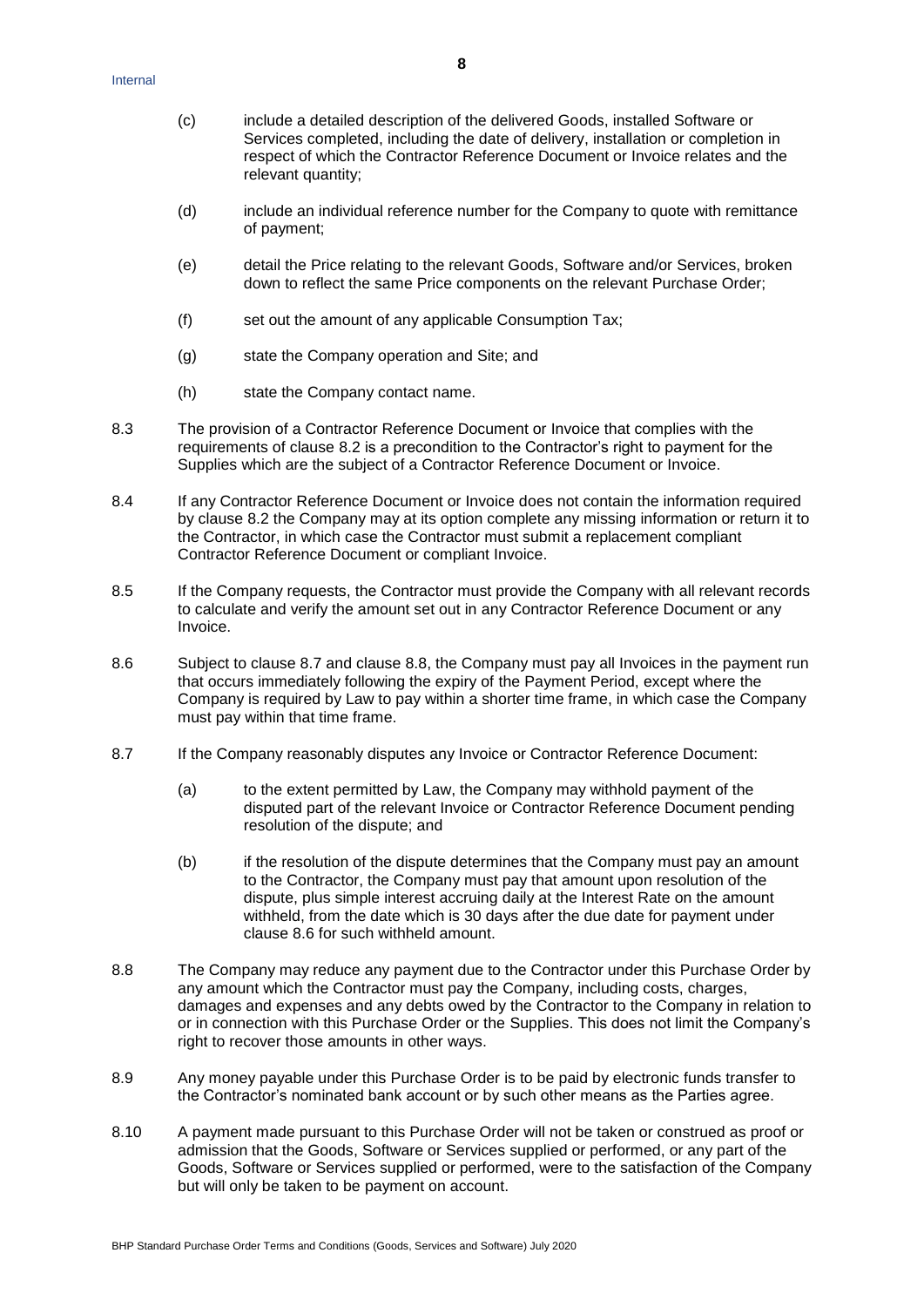# **9. TAXES**

- 9.1 Except where otherwise provided by Law, the Contractor must pay all Taxes to the relevant Authority. If the Contractor pays any Taxes on behalf of the Company, the Contractor must provide the Company with documentary evidence of the payment of those Taxes.
- <span id="page-8-0"></span>9.2 Where the Company reasonably believes in good faith that it is required by Law to withhold or deduct any Withholding Amount from any payment due to the Contractor, the Contractor:
	- (a) authorises the Company to withhold or deduct the Withholding Amount; and
	- (b) acknowledges and agrees that when the Company pays the Withholding Amount to the relevant Authority, the Company is deemed to have paid an amount equal to the Withholding Amount to the Contractor. For the avoidance of doubt, the Company shall not be under any obligations to make payments of additional amounts (or "gross up") in respect of tax it has withheld or deducted from any payment to the Contractor,

and when the Company withholds or deducts that amount from any payment due to the Contractor, the Company must give the Contractor written notice of the Withholding Amount.

- <span id="page-8-2"></span><span id="page-8-1"></span>9.3 Where a relevant Authority requires the Company to pay to it a Withholding Amount that exceeds the amount that was withheld or deducted under clause [9.2,](#page-8-0) the Company may provide the Contractor with proof from the relevant Authority that payment is required, request the Contractor to pay and the Contractor:
	- (a) must pay the excess amount to the Company; and
	- (b) acknowledges and agrees that when the Company pays the Withholding Amount referred to in clause [9.3\(a\)](#page-8-1) to the relevant Authority, the Company is deemed to have paid an amount equal to the Withholding Amount to the Contractor. For the avoidance of doubt, the Company shall not be under any obligations to make payments of additional amounts (or "gross up") in respect of tax it has withheld or deducted from any payment to the Contractor or an amount referred to in this clause [9.3\(b\),](#page-8-2)

and if the Company withholds or deducts that amount from any payment due to the Contractor, the Company must give the Contractor written notice of the Withholding Amount.

- <span id="page-8-4"></span><span id="page-8-3"></span>9.4 If any Goods are to be imported into the Jurisdiction:
	- (a) if a Tariff Concession is available to the Company, the Contractor must supply all documentation and do all that is reasonably necessary to assist the Company to obtain the Tariff Concession in respect of those Goods;
	- (b) if a Tariff Concession is available to the Contractor, the Contractor must take all reasonable steps to obtain the Tariff Concession in respect of those Goods; and
	- (c) the Company will be entitled to the sole and full benefit of any Tariff Concession granted in respect of those Goods under clause [9.4\(a\)](#page-8-3) or [\(b\).](#page-8-4)
- 9.5 All amounts, consideration, supplies and transactions referred to in, or made under or in connection with, this Purchase Order are exclusive of Consumption Tax, unless expressly indicated otherwise.
- <span id="page-8-5"></span>9.6 The Consumption Tax treatment of a taxable supply or taxable transaction made by a Party (**the supplier**) to another Party (**the recipient**) under or in connection with this Purchase Order will be determined pursuant to the Consumption Tax Laws applicable in the jurisdiction where the taxable supply or taxable transaction for Consumption Tax purposes is deemed to take place. If Consumption Tax is payable by the supplier, the recipient will pay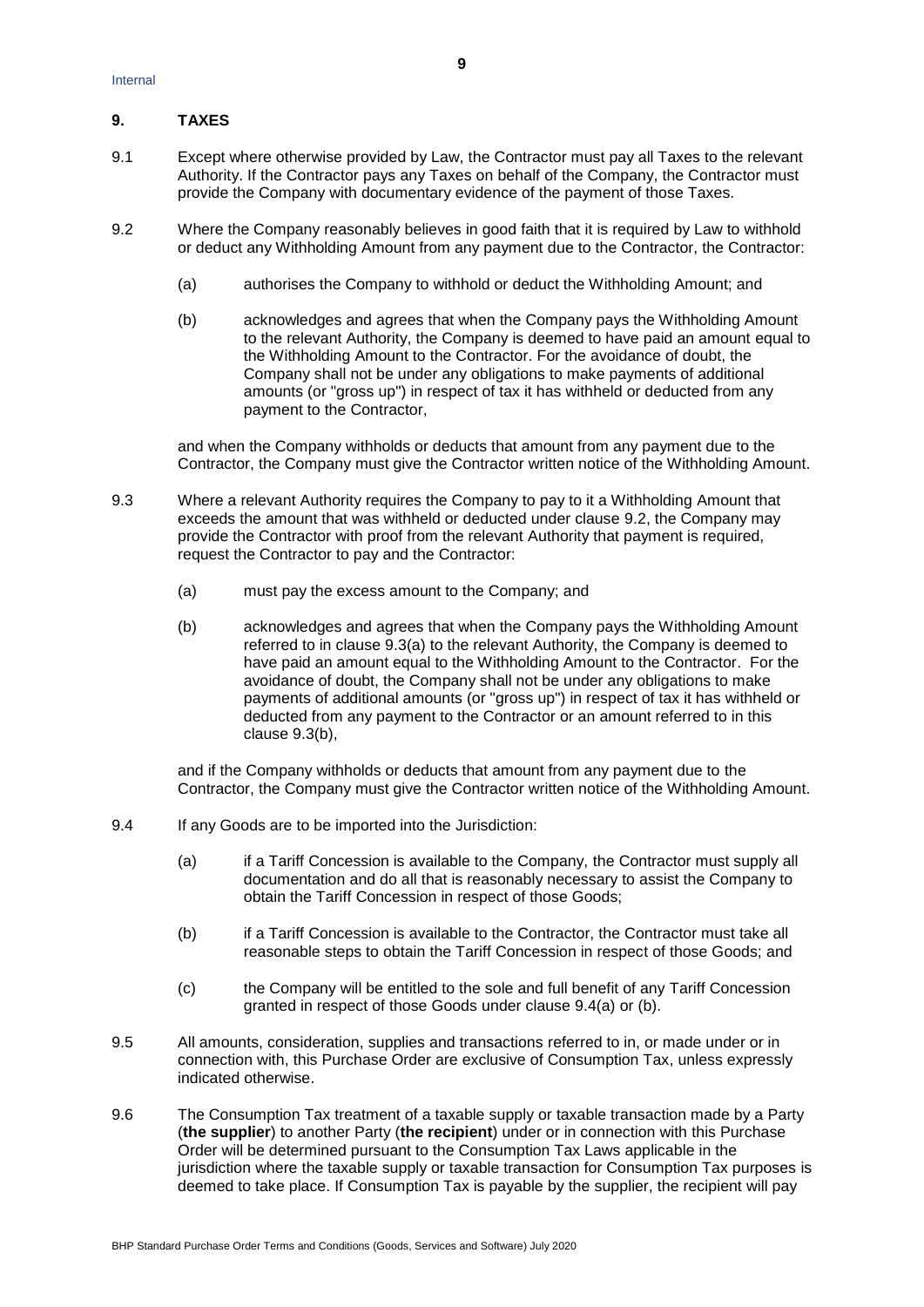to the supplier an amount equal to the Consumption Tax at the rate applicable from time to time provided that such amount will only be required to be paid:

- (a) once the supplier provides the recipient with a valid Invoice (or if applicable, upon the creation of a valid recipient created tax invoice) for Consumption Tax (applicable in the jurisdiction) in relation to that amount; and
- (b) if the Company is the recipient, where the Company is entitled to claim a refund or credit for that amount under the applicable Consumption Tax Law.
- <span id="page-9-0"></span>9.7 In circumstances where an adjustment is required under the applicable Consumption Tax Law, the Party which issued the Invoice or the recipient created tax invoice (as the case may be) must promptly create an adjustment note for any overpayment or underpayment of Consumption Tax and, where applicable, the supplier must apply to the relevant Authority for a refund of any overpayment by the supplier of Consumption Tax. The supplier must refund to the recipient any such overpayment. The recipient must pay the supplier an amount equal to any underpayment of Consumption Tax.
- <span id="page-9-1"></span>9.8 If:
	- (a) a payment to satisfy a claim under or in connection with this Purchase Order (for example, under an indemnity) gives rise to a liability to pay Consumption Tax then the payer must pay, and indemnify the payee on demand against, the amount of that Consumption Tax (subject to the issue of a valid tax invoice by the supplier to the recipient or creation of a valid recipient created tax invoice by the recipient, as the case may be, or documentation analogous thereto required under the applicable Consumption Tax Law); and
	- (b) a Party has such a claim for a cost or expense on which that Party must pay or has paid an amount on account of Consumption Tax, then the claim is for the cost inclusive of Consumption Tax (except any Consumption Tax for which that Party, or its representative member if the Party is a member of a Consumption Tax group, can claim a refund or credit).
- <span id="page-9-2"></span>9.9 If there is any purchase or receipt of either or all of any goods, software or services made under, or in connection with, this Purchase Order in a State of the United States of America, then the above clauses [9.6,](#page-8-5) [9.7](#page-9-0) and [9.8](#page-9-1) will not apply in respect of such and the following replacement clause will apply instead:

"As allowed by law, the Contractor may collect Consumption Taxes imposed by law on the Company's payment of the Price, provided that the Contractor includes a charge for such Consumption Taxes as a line item on the related invoice. The Contractor shall not collect Consumption Taxes to the extent that the Company provides documentation that the payment is for Goods, Software or Services that are not subject to Consumption Taxes or that it is entitled to an exemption. The Parties shall cooperate in minimizing Consumption Taxes under this Purchase Order. The Contractor agrees to remit and report Consumption Taxes collected from the Company to the appropriate Authority. The Contractor shall be solely responsible for all penalty, interest, and additions to tax resulting from its failure to properly and timely collect and remit Consumption Taxes and shall indemnify and hold the Company harmless for any such penalty, interest, and additions to tax imposed on the Company."

9.10 If the Jurisdiction is India, or where the Jurisdiction is not India but there is a taxable supply in India, as defined under the GST Law, then Clauses 7.5 to 7.8 above will not apply and the terms set out in Schedule 1 to this Purchase Order will apply.

### **10. CONDITIONS AS TO QUALITY OF THE SUPPLIES**

10.1 The Contractor must ensure that: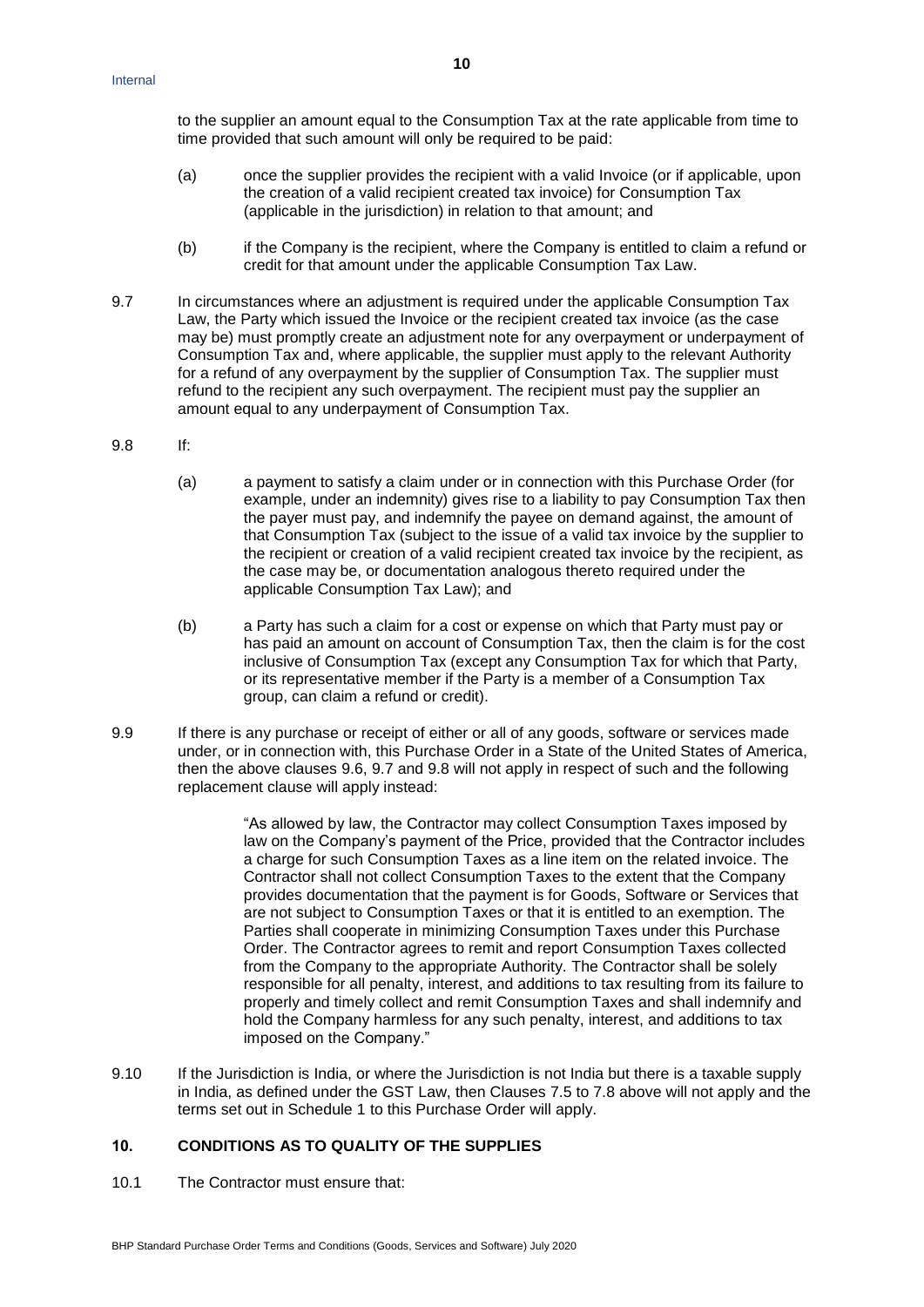- (a) the Supplies supplied or performed by the Contractor match the description of the Goods, Software and Services in this Purchase Order;
- (b) if the Contractor gave the Company a sample of the Goods or Software before the Company issued this Purchase Order, the Goods or Software correspond with the sample;
- (c) if the Contractor provided the Company with a demonstration of the Services before the Company issued this Purchase Order, the Services correspond in nature and quality with the services demonstrated;
- (d) if the Contractor showed the Company a result achieved by the Services before the Company issued this Purchase Order, the Services correspond in nature and quality with the services that achieved that result;
- (e) the Services are performed with the professional skill, care and diligence expected of a skilled and experienced professional contractor;
- (f) the Supplies are fit for the purposes set out in, or which an experienced professional contractor would reasonably infer from, this Purchase Order;
- (g) the Goods are new and of merchantable quality;
- (h) the Supplies are free of Defects;
- (i) the Software confirms with and will, during the Defects Correction Period, comply with and perform in accordance with, the Specifications, including each Update, and any Updates will not degrade the functionality or performance of the Software in any way;
- (j) the Software will be compatible and inter operate with any system, network, hardware, software or service with which it is to be Used by the Company and will not detrimentally affect the operation or performance of the system, network, hardware, software or service;
- (k) the Software will not contain any Disabling Code;
- (l) to the extent that the Services are design Services, the works being designed will be fit for their intended purpose as described in this Purchase Order;
- (m) any items which the Contractor uses or supplies in conjunction with the Services are of merchantable quality and comply with any standards specified in this Purchase Order and are fit for their usual purpose and any purpose described in this Purchase Order; and
- (n) the Company has the full benefit of any manufacturer's warranties that may be applicable to the Goods or Software (and the Contractor must pursue any manufacturer's warranties on the Company's behalf if the Company so requests).

### <span id="page-10-1"></span>**11. DEFECTS**

- 11.1 The Contractor must promptly rectify all Defects in the Supplies at its cost until the end of the Defects Correction Period.
- <span id="page-10-0"></span>11.2 If, at any time prior to the expiry of the Defects Correction Period, the Company finds any Defect in the Supplies, the Company may give the Contractor written notice of the Defect and require the Contractor to rectify the Defect within a reasonable period stated in the notice. However, if, in the Company's view, the relevant Defect creates a circumstance or condition that is Unsafe and which requires prompt rectification, then the Company is not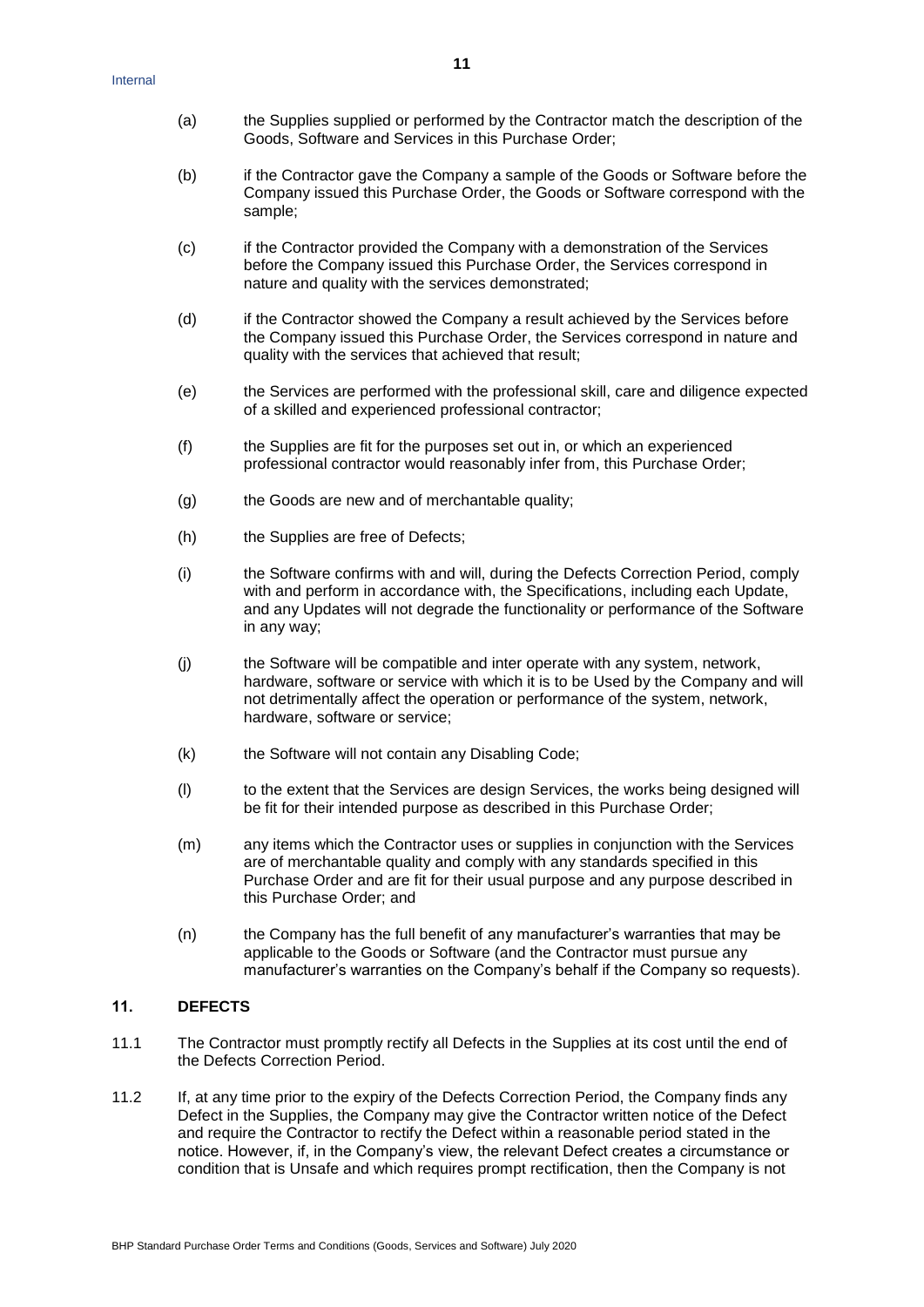obliged to give the Contractor an opportunity to make good the Defect before the Company rectifies, or engages others to rectify, the Defect at the Contractor's risk, and all reasonable costs and expenses incurred by the Company will be a debt due and payable from the Contractor to the Company.

- <span id="page-11-0"></span>11.3 The Contractor must, at its cost, promptly rectify the Defect notified by the Company pursuant to clause [11.2](#page-10-0) in the time and manner specified by the Company (and if no time or manner is specified, then within a reasonable time and manner) and to the satisfaction of the Company. In the case of Software, rectification may include the provision of a workaround or alternative procedure to address the Defect, provided that this does not adversely affect the Software and the Contractor uses its best endeavours to limit the use of workarounds.
- <span id="page-11-2"></span><span id="page-11-1"></span>11.4 If the Contractor does not rectify the Defect in accordance with clause [11.3,](#page-11-0) the Company or the Company's representative may:
	- (a) reject the Goods with the Defect and return them to the Contractor, in which case the Contractor must replace the Goods at its cost and reimburse the Company for all costs and expenses the Company incurs as a result of the Defect;
	- (b) reject the Software with the Defect, in which case the Contractor must replace the Software at its cost and reimburse the Company for all costs and expenses the Company incurs as a result of the Defect;
	- (c) reject the Services with the Defect, in which case the Contractor must re-perform the Services free of charge; or
	- (d) rectify or engage another contractor to rectify the Defect at the Contractor's risk, and all reasonable costs and expenses incurred by the Company will be a debt due and payable from the Contractor to the Company.
- 11.5 If the Contractor does not replace the Goods and/or Software pursuant to clause [11.4\(a\)](#page-11-1) or re-perform the Services pursuant to clause [11.4\(b\)](#page-11-2) and the Company has:
	- (a) paid the Contractor for the Supplies with the Defect, the Contractor must repay the Company the Price for those Supplies rejected under clause [11.4\(a\)](#page-11-1) and [11.4\(b\);](#page-11-2) or
	- (b) not paid the Contractor for the Supplies with the Defect, the Company is not liable to pay the Contractor for those Supplies rejected under clause [11.4\(a\)](#page-11-1) and [11.4\(b\).](#page-11-2)
- 11.6 Where the Contractor has made good any Defect under this clause, those Supplies will be subject to a Defects Correction Period commencing on the date the Contractor rectified the Defect.
- 11.7 The Contractor will not be liable for any Defect caused by the negligence of the Company or the Company's Personnel.
- 11.8 The Company's rights under this clause [11](#page-10-1) do not in any way affect:
	- (a) the Contractor's obligations under this Purchase Order; or
	- (b) any of the Company's other rights under this Purchase Order or at Law, including the right to claim for any damage or loss it may suffer because of the Contractor's failure to fulfil any of its obligations under this Purchase Order.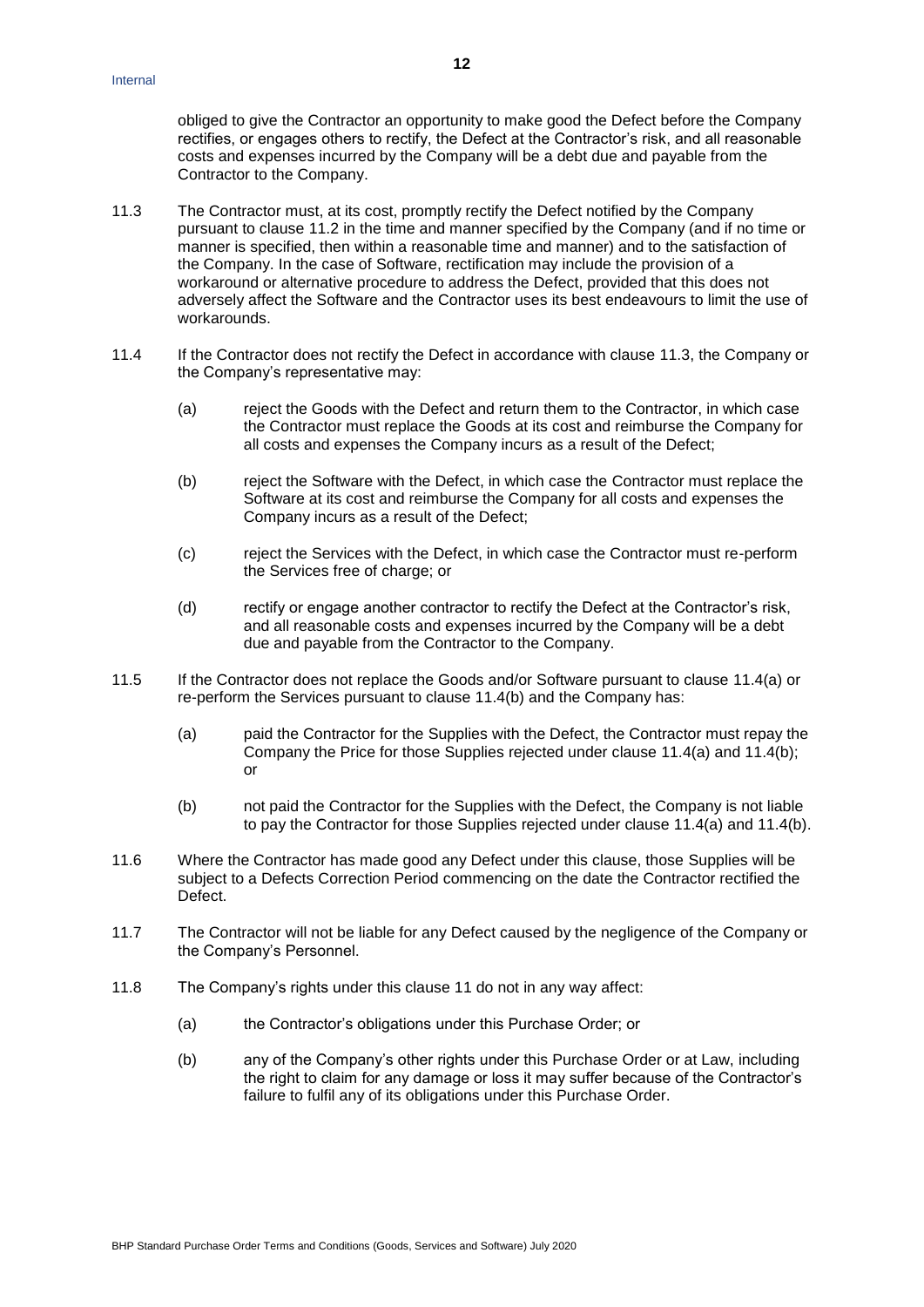## **12. ACCEPTANCE AND CHANGE OF A PURCHASE ORDER**

The Contractor may request changes to this Purchase Order, by written notice to the Company contact specified in this Purchase Order, in response to which the Company may issue a changed Purchase Order. If the Company is unable to accept the requested changes, the Company will cancel this Purchase Order.

# <span id="page-12-2"></span>**13. ENDING THIS PURCHASE ORDER**

- <span id="page-12-0"></span>13.1 The Company may, in its absolute discretion and for any reason whatsoever, and without being obliged to give any reasons, end this Purchase Order at any time by giving written notice to the Contractor.
- <span id="page-12-3"></span>13.2 The Company may immediately end this Purchase Order by notice in writing to the Contractor:
	- (a) if the Contractor does not carry out (in whole or in part) a material obligation at the time and in the manner required under this Purchase Order and either:
		- (i) the Company, acting reasonably, does not believe the breach of the material obligation is capable of remedy; or
		- (ii) the Company has provided a notice of default and the Contractor fails to remedy that default within the time specified in the notice of default; or
	- (b) if the Contractor is insolvent.
- <span id="page-12-1"></span>13.3 The Contractor may immediately end this Purchase Order by notice in writing to the Company:
	- (a) if the Company fails to make a payment due to the Contractor under the Purchase Order and in respect of which there is no bona fide dispute as to the Company's liability to make the payment and the Contractor has provided a notice of default and the Company fails to remedy the non-payment within the time specified in the notice of default; or
	- (b) if the Company is insolvent.
- 13.4 If the Company terminates this Purchase Order under clause [13.1](#page-12-0) or the Contractor terminates this Purchase Order under clause [13.3,](#page-12-1) the Company may engage other persons to supply or perform the Supplies, and must, as the Contractor's sole and exclusive remedy in respect of the Company terminating this Purchase Order:
	- (a) in respect of any Services, subject to clause [8,](#page-6-1) pay the Contractor:
		- (i) for the Services performed prior to the date of termination (and not yet paid); and
		- (ii) the relevant portion of the Purchase Order Price allocated for demobilisation;
	- (b) in respect of any Goods:
		- (i) subject to clause [8,](#page-6-1) pay the Contractor the Price for the Goods delivered to the Delivery Point prior to the date of termination and not yet paid; and
		- (ii) if the Contractor has shipped any Goods before the termination but the Goods have not been delivered to the Delivery Point at the time of termination, the Company must either: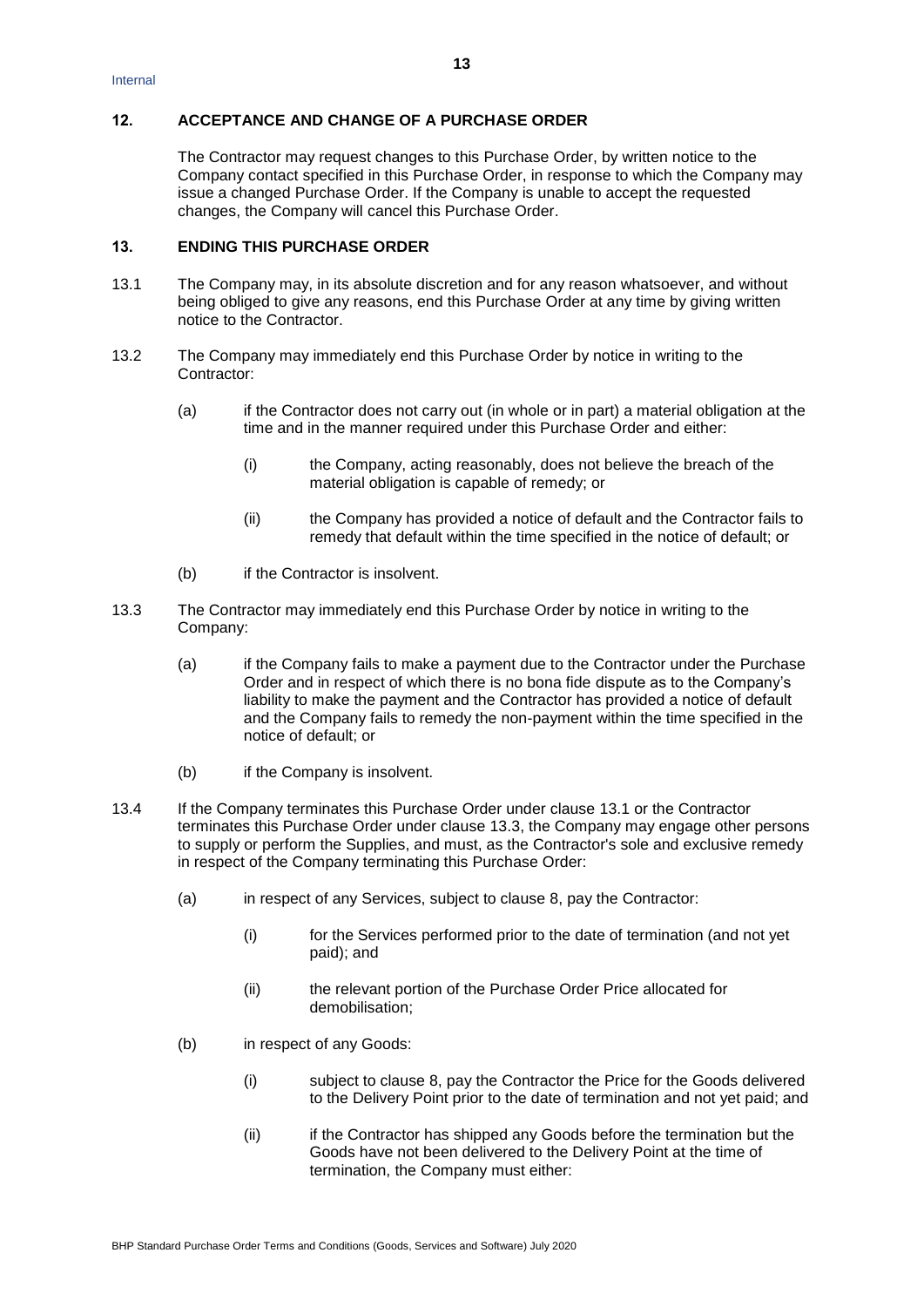- (A) subject to clause [8,](#page-6-1) accept those Goods when delivered to the Delivery Point, and pay the Purchase Order Price for them; or
- (B) return the Goods to the Contractor at the Company's expense; and
- (c) reimburse the Contractor for any unavoidable costs or expenses that the Contractor has reasonably incurred as a direct result of the termination and that the Contractor is not able to recoup or otherwise mitigate.
- 13.5 In respect of Software:
	- (a) if the Company terminates this Purchase Order under clause 11.1 or 11.2, any Software licence granted under this Purchase Order will subsist as provided for in accordance with the terms of clause 4.2 notwithstanding the termination of this Purchase Order; and
	- (b) if the Contractor terminates this Purchase Order under clause 11.3, any Software licence granted under this Purchase Order will terminate upon termination of the Purchase Order.
- 13.6 In addition to the rights and obligations set out in this clause [13,](#page-12-2) upon this Purchase Order terminating or ending in accordance with this clause [13,](#page-12-2) or, in the case of a Fixed Term Licence, on the expiry of the Licence Term, the Company:
	- (a) must, subject to clause [13.6\(b\),](#page-13-0) within 20 Business Days:
		- (i) cease using the Software; and
		- (ii) return to the Contractor, or destroy, at the Company's option, all copies of the Software and Documentation in the Company's possession, custody or control; and
	- (b) may retain and continue to Use one copy of the Software and Documentation solely for archival and backup purposes.
- <span id="page-13-0"></span>13.7 If the Company terminates this Purchase Order pursuant to clause [13.2,](#page-12-3) then the Company is entitled to recover from the Contractor any costs, losses, damages and liabilities incurred or suffered by it or its Related Entities as a result of, or arising out of, or in any way in connection with, the termination or any preceding breach.
- 13.8 Except as set out in this clause [13,](#page-12-2) the Contractor will not be entitled to make, and the Company will not be liable for, any further claim, including for any loss caused by the termination of the Purchase Order.

# <span id="page-13-1"></span>**14. CONFIDENTIAL INFORMATION**

- 14.1 The Contractor must not advertise or issue any information, publication, document or article (including photographs or film) for publication or media releases or other publicity relating to the Supplies, this Purchase Order or the Company's Confidential Information without the prior written approval of the Company.
- 14.2 The Contractor must not, and must ensure that the Contractor's Personnel do not, without the prior written approval of the Company:
	- (a) use Confidential Information other than as necessary for the purposes of fulfilling the Contractor's obligations under this Purchase Order; or
	- (b) disclose the Confidential Information, other than: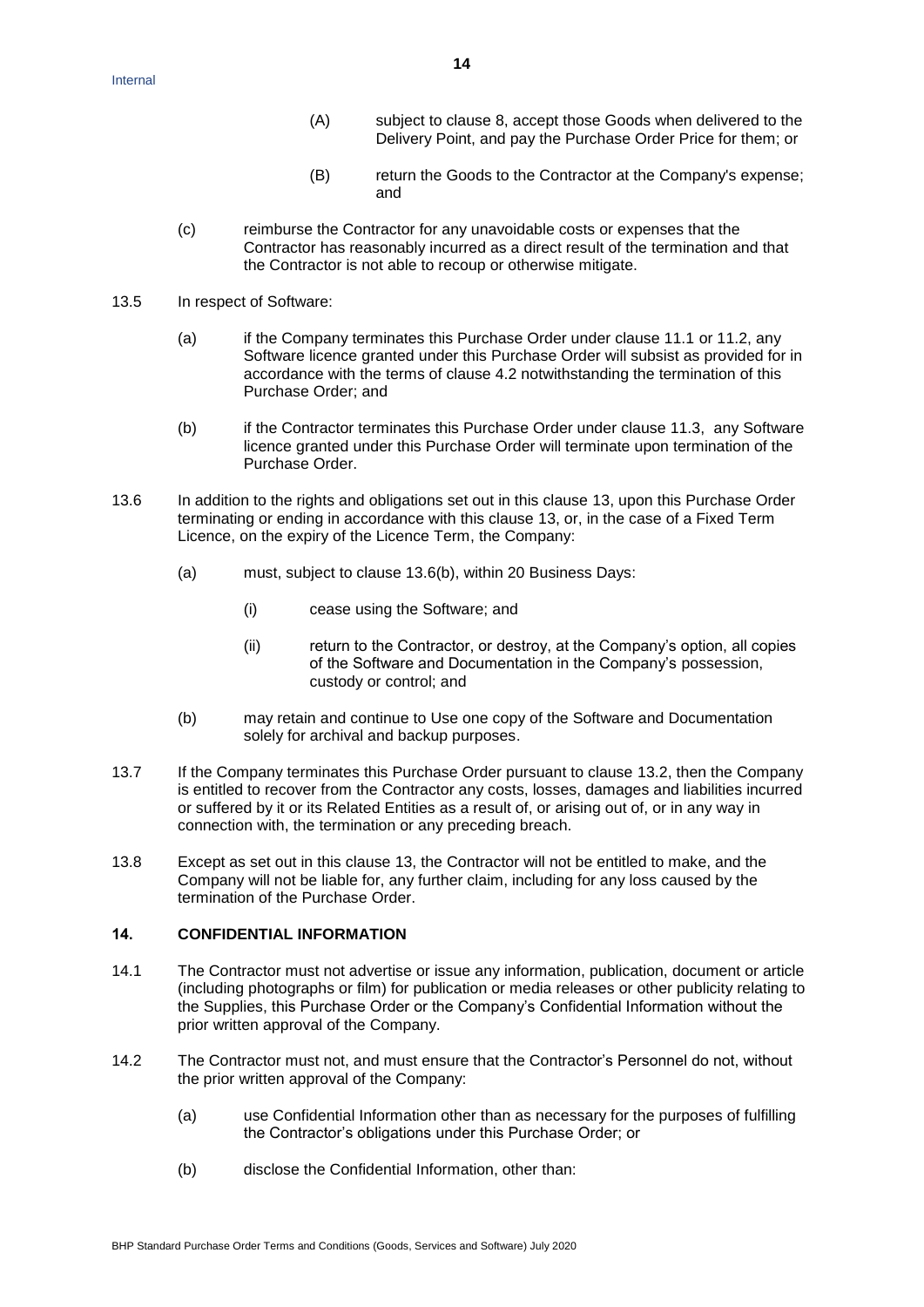- (i) to the Contractor's Personnel who need the information to enable the Contractor to perform this Purchase Order;
- (ii) to the Contractor's legal advisors, accountants or auditors; or
- (iii) where disclosure is required by Law (including disclosure to any stock exchange).
- 14.3 The Contractor must, within 10 Business Days (or any other period agreed in writing by the Parties) after a direction by the Company to do so, return or destroy all Confidential Information in the Contractor's possession, custody or control.
- 14.4 Where the Contractor is a natural person, nothing in this clause prohibits, or requires approval for, the reporting of violations of Law to a governmental entity where permitted by applicable Laws. This provision is not intended to waive any applicable legal privilege or to affect the Parties' rights and obligations under clause [16.](#page-15-0)
- 14.5 The rights and obligations under this clause [14](#page-13-1) continue after the termination of this Purchase Order.

# **15. PRIVACY**

- 15.1 Where the Contractor processes Company Personal Information in connection with this Purchase Order, the Parties acknowledge and agree that the Company will be the controller and the Contractor will be the processor for the purposes of applicable Data Privacy Laws.
- 15.2 The categories of Company Personal Information to be processed by the Contractor and the processing activities to be performed under this Purchase Order are set out in Schedule 2 to this Purchase Order.
- 15.3 Where the Contractor processes Company Personal Information in connection with this Purchase Order, the Contractor will:
	- (a) comply with all applicable Data Privacy Laws and not process Company Personal Information in a manner that will or is likely to result in the Company breaching its obligations under Data Privacy Laws;
	- (b) comply with any applicable guidelines and codes of practice issued by any regulator having jurisdiction over the Contractor's processing of Company Personal Information from time to time:
	- (c) for the term of the Purchase Order, only process such Company Personal Information:
		- (i) for the purpose of performing its obligations under this Purchase Order; and
		- (ii) in accordance with the Company's written instructions, unless required to do otherwise by applicable Law, in which case the Contractor shall inform the Company of the legal requirement before processing Company Personal Information other than in accordance with the Company's instructions, unless that same Law prohibits the Contractor from doing so on important grounds of public interest;
	- (d) take all appropriate technical and organisational measures against accidental loss, destruction, damage, alteration or disclosure of Company Personal Information and against unauthorised or unlawful processing of Company Personal Information;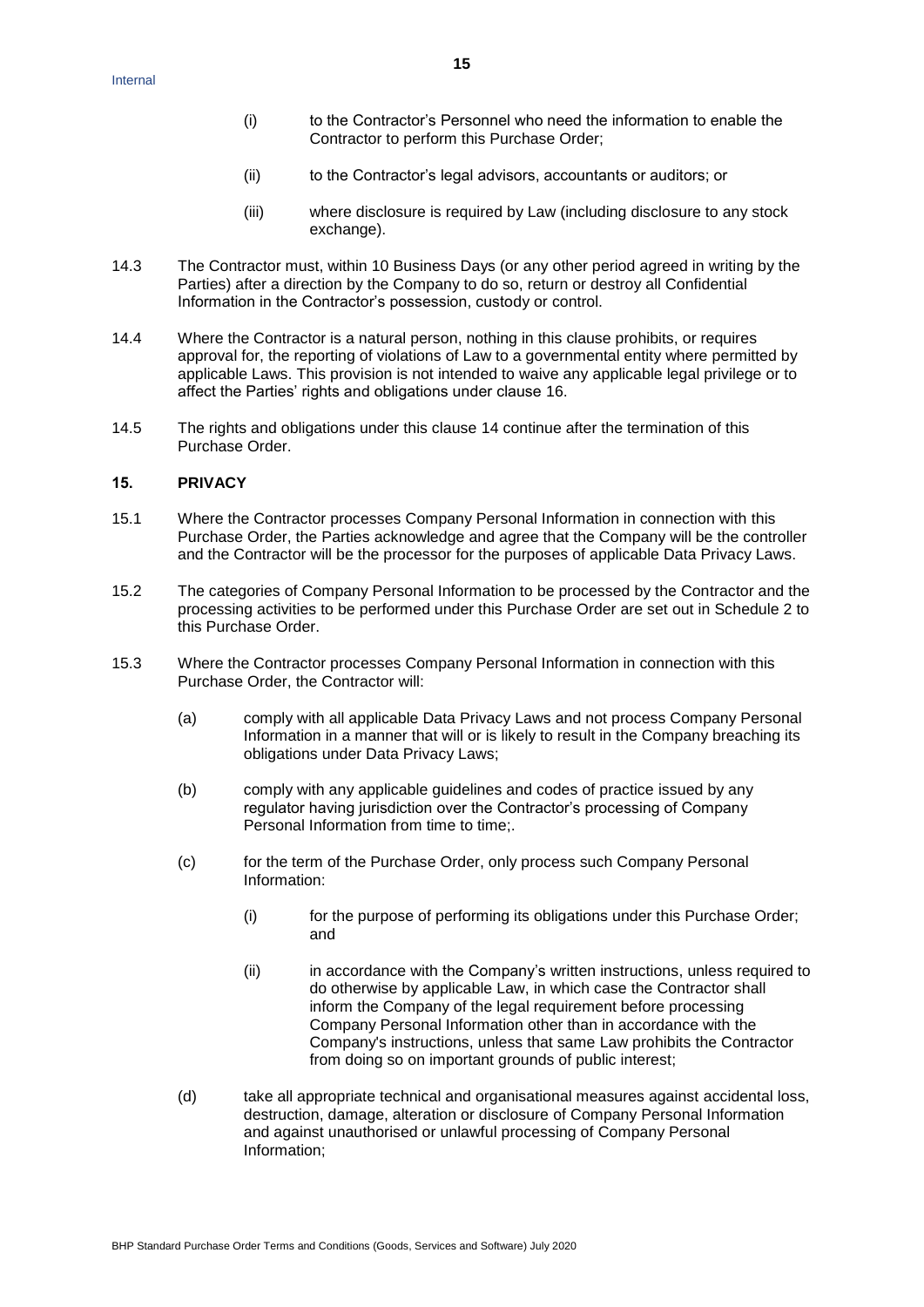- (e) not transfer any Personal Information collected in any country outside of that country unless the Company has given its prior written consent and such transfer is carried out in compliance with Data Privacy Laws;
- (f) inform the Company promptly, and in any event within two (2) business days, of any enquiry or complaint received from any regulatory body or any data subject and provide full cooperation and assistance to the Company and other parties (as relevant and necessary) in relation to such enquiries or complaints and, unless otherwise required by law, to the extent the enquiry or complaint relates to Company Personal Information not correspond with the relevant regulatory body or data subject without the Company's prior written consent;
- (g) at no additional cost, provide full cooperation and assistance to the Company as the Company may require to allow the Company to comply with its obligations under Data Privacy Laws, including in relation to data security; data breach notification; data protection impact assessments; prior consultation with regulatory authorities; the fulfilment of data subject's rights; and any enquiry, notice or investigation by a regulatory authority; and
- (h) amend, update, supplement, return or destroy any Company Personal Information as soon as reasonably practicable at the Company's request, whether during or following the term of the Purchase Order.
- 15.4 The Contractor will indemnify and keep indemnified the Company against all claims, losses, damages, liabilities, costs and expenses (including regulatory penalties imposed on the Company) arising out of or in connection with any breach by the Contractor of this clause 15. Any exclusions or limitations of the Contractor's liability under the Purchase Order will not apply to this clause 15.

# <span id="page-15-0"></span>**16. INTELLECTUAL PROPERTY**

- 16.1 Subject to the terms and conditions of this clause [16,](#page-15-0) the Contractor's Background IP remains vested in the Contractor and the Company's Background IP and all Intellectual Property Rights in the Company's Technical Material remains vested in the Company.
- 16.2 The Contractor:
	- (a) grants the Company a worldwide, non-exclusive, perpetual, royalty-free, irrevocable, transferable licence to Use the Contractor's Background IP (including the right to assign and sub-license the Contractor's Background IP), to the extent necessary to use the Supplies and the Project IP; and
	- (b) assigns to the Company all Project IP upon the creation of that Project IP.
- 16.3 The Company grants the Contractor a non-exclusive, royalty-free, revocable, nontransferable licence to use the Project IP and the Company's Background IP to the extent required to perform the Contractor's obligations under this Purchase Order.

# **17. EXCLUSION OF LIABILITY**

- 17.1 Save for any liability arising from:
	- (a) a deliberate breach by it of this Purchase Order or any Wilful Misconduct; or
	- (b) damage to the property of a third party, personal injury or death of any person or infringement of the Intellectual Property Rights of a third party caused by its breach or negligent act or omission,

neither Party will be liable to the other Party for any Consequential Loss suffered or incurred by the other Party in connection with this Purchase Order.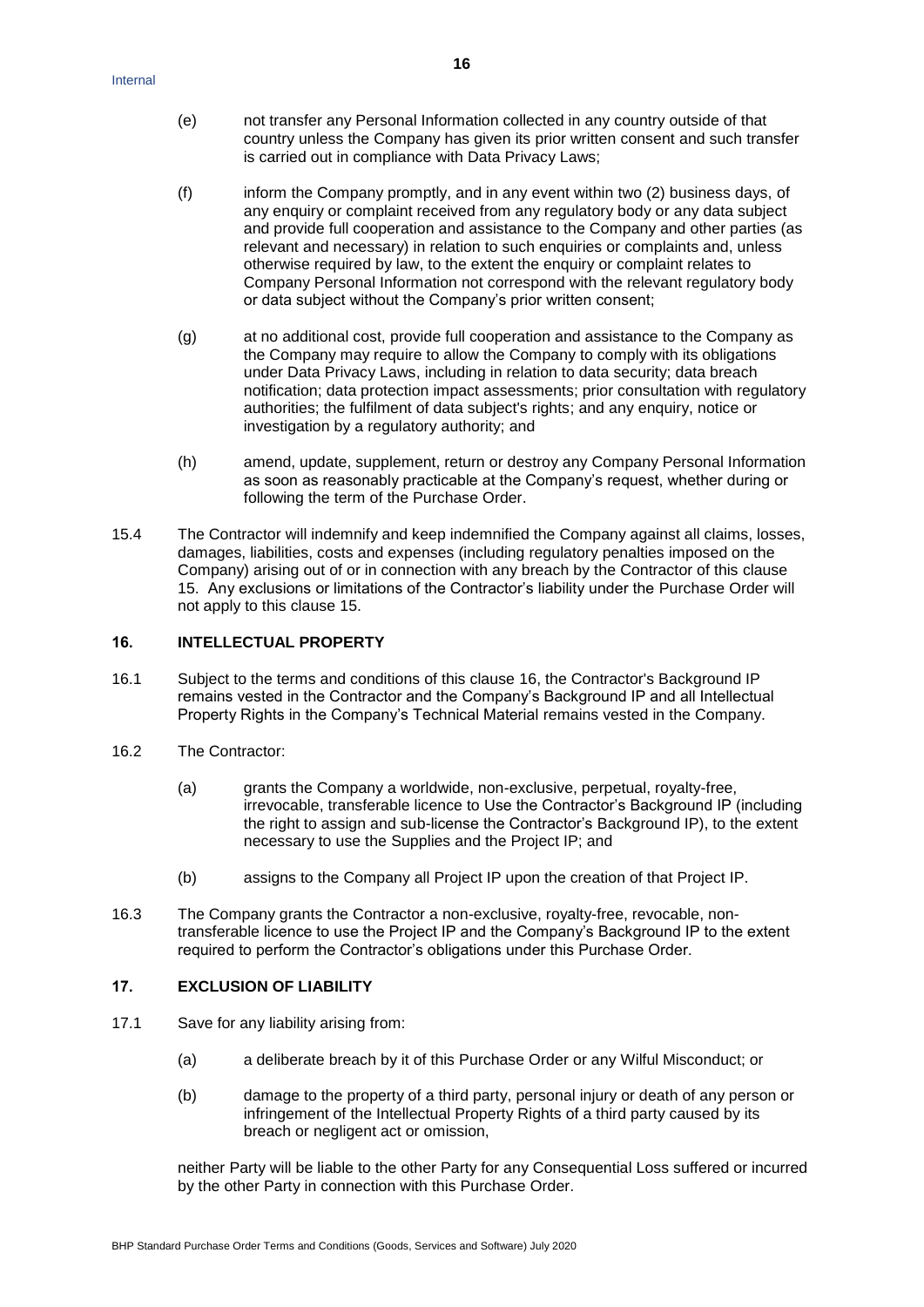# **18. ASSIGNMENT AND SUBCONTRACTING**

- 18.1 The rights under this Purchase Order are personal to the Contractor and the Contractor cannot assign, transfer, charge or otherwise dispose of (including by way of declaration of trust) any of its rights, interests or obligations in respect of this Purchase Order without the prior written consent of the Company (which consent must not be unreasonably withheld).
- 18.2 The Company may assign its rights or delegate any obligation in respect of this Purchase Order or novate the Purchase Order to a Related Entity or a party financially capable of meeting its obligations, and the Contractor irrevocably consents to such assignment, delegation or novation. If required by the Company, the Contractor must enter into any document reasonably required to give effect to the assignment, delegation or novation.
- 18.3 The Contractor must obtain the approval of the Company before appointing a subcontractor to perform any part of its obligations under this Purchase Order. The Contractor is liable to the Company for the acts and omissions of any subcontractor as if they were acts and omissions of the Contractor.
- 18.4 The Contractor must ensure that all subcontracts contain terms that oblige the subcontractor to perform its obligations under the subcontract in a way that ensures that the Contractor complies with its obligations under this Purchase Order (including, but not limited to, clauses 13, 17 and 19).

# <span id="page-16-0"></span>**19. BHP CODE OF CONDUCT AND MINIMUM REQUIREMENTS FOR SUPPLIERS**

- 19.1 BHP has developed a policy entitled "Working with Integrity: Code of Conduct".
- 19.2 The Contractor acknowledges that it has access to a copy of the Code of Conduct, which can also be found at BHP's website.
- 19.3 The Contractor is expected to read, understand and adhere to the Code of Business Conduct applicable from time to time. Where an aspect of the Code of Conduct mandates a BHP internal standard, practice or process for the Company and its Related Entities, the Contractor is expected to adopt and adhere to a similar standard, practice or process, as applicable.
- 19.4 In connection with performing the Contractor's obligations under this Purchase Order, the Contractor must:
	- (a) actively promote and require the Contractor's Personnel to familiarise themselves and uphold the Company's core values of respectful behaviours consistent with the Code of Conduct;
	- (b) ensure that it does not, and the Contractor's Personnel do not engage in conduct that is inconsistent with the Company's Code of Conduct including, but not limited to:
		- (i) violent or abusive conduct (actual or threatened);
		- (ii) sexual assault or harassment;
		- (iii) bullying, harassment or discrimination;
		- (iv) where a Contractor's Personnel has alleged conduct that is inconsistent with the Company's Code of Conduct, enforce any confidentiality obligations against that Contractor's Personnel or require execution of any form of confidentiality agreement by that Contractor's Personnel.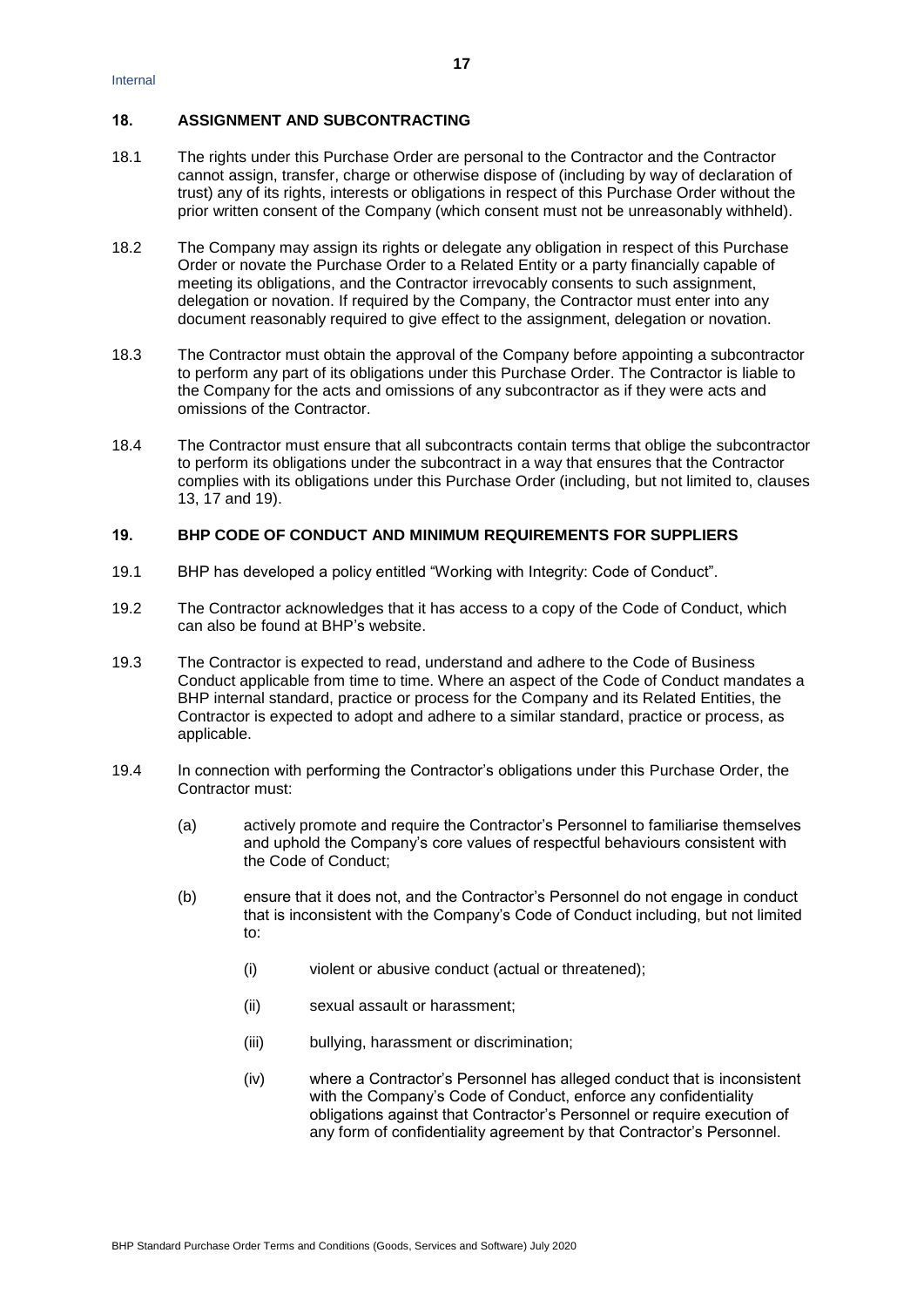19.5 The Contractor must, and must ensure that its subcontractors, comply with the Minimum Requirements for Suppliers in the supply or performance of the Supplies.

### <span id="page-17-0"></span>**20. ANTI-CORRUPTION OBLIGATIONS**

- <span id="page-17-3"></span>20.1 The Contractor represents, warrants and agrees that neither the Contractor, any of its Related Entities nor their Personnel has authorised, offered, promised or given, or will authorise, offer, promise or give, anything of value (including a facilitation payment) to:
	- (a) any Government Official, in order to influence or reward official action relating to either, or both, the Company or this Purchase Order;
	- (b) any person (whether or not a Government Official) to influence that person to act in breach of a duty of good faith, impartiality or trust ("acting improperly") in relation to either, or both, the Company or this Purchase Order, to reward the person for acting improperly or in circumstances where the recipient would be acting improperly by receiving the thing of value; or
	- (c) any other person while knowing, or while he or she ought reasonably to have known, that all or any portion of the money or other thing of value that was authorised, offered, promised or given or will be authorised, offered, promised or given to:
		- (i) a Government Official in order to influence or reward official action relating to either, or both, the Company or this Purchase Order; or
		- (ii) any person in order to influence or reward such person for acting improperly.
- 20.2 The Contractor will notify the Company promptly, and in any event within 5 Business Days, of any request or demand for any payment, gift or other advantage that violates any Applicable Anti-corruption Laws received by the Contractor, any of its Related Entities or their Personnel in relation to the Company or this Purchase Order.
- <span id="page-17-4"></span>20.3 The Contractor must ensure that neither the Contractor, any of its Related Entities nor their Personnel will receive or agree to accept any payment, gift or other advantage that violates any Applicable Anti-corruption Laws in relation to the Company or this Purchase Order.
- <span id="page-17-5"></span>20.4 Save for any ownership interest in respect of shares listed on a recognised stock exchange, the Contractor represents and warrants that:
	- (a) neither the Contractor, any of its Related Entities nor any other entity in which the Contractor has an ownership interest is directly or indirectly owned or controlled, in whole or in part, by any Government Official in a position to take or influence official action for or against the Company; and
	- (b) no officer, director, employee or shareholder of the Contractor is, or currently expects to become, such a Government Official during the term of this Purchase Order.
- <span id="page-17-2"></span>20.5 The Contractor will notify the Company promptly, and in any event within 5 Business Days, upon becoming aware that any officer, director, employee or shareholder becomes, or expects to become, a Government Official in a position to take or influence official action for or against the Company.
- <span id="page-17-1"></span>20.6 The Contractor will implement and at all times maintain appropriate internal controls to ensure that any payments made pursuant to or in connection with the Purchase Order, or transactions which relate to this Purchase Order or the performance of it, are properly, accurately and completely recorded.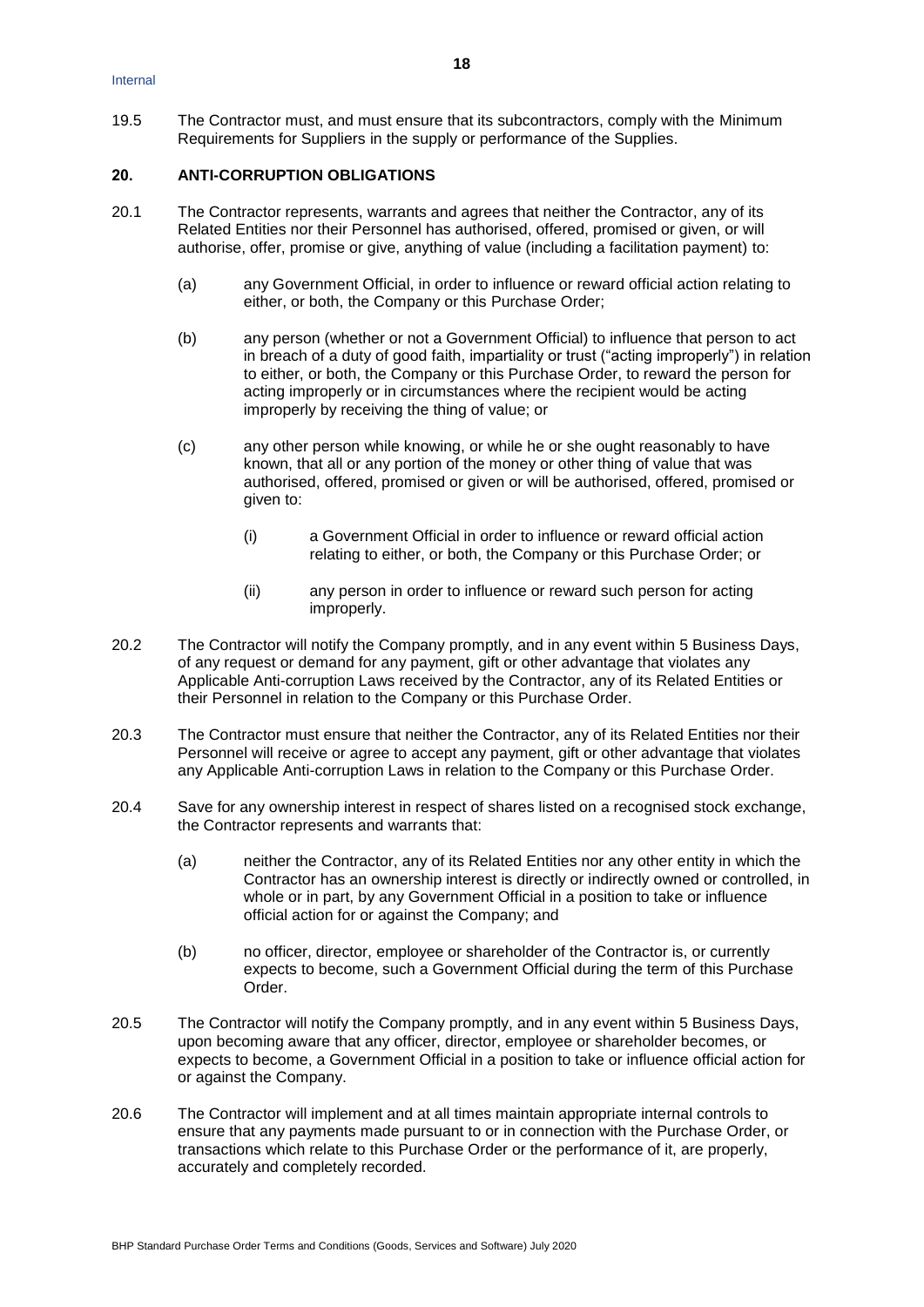20.7 If:

- (a) a breach of this clause [20](#page-17-0) (other than clause [20.6\)](#page-17-1) occurs or the Company knows or believes, acting reasonably, that such a breach is imminent; or
- (b) notice is given pursuant to clause [20.5](#page-17-2) above,

then the Company may (without prejudice to any other rights that it might have) exercise its right under clause [13](#page-12-2) to end this Purchase Order, in which event, the Company will not be obliged to:

- (c) make any payment (whether under clause [13](#page-12-2) or otherwise) to the Contractor in respect of goods, software, services or other benefits that have been procured through, or are related to, the breach of this clause [20;](#page-17-0) and
- (d) reimburse or indemnify the Contractor for any liability or cost connected with the breach of this clause [20.](#page-17-0)
- 20.8 The Contractor must notify the Company promptly upon becoming aware of any breach, imminent breach or suspected or potential breach of clause [20.1,](#page-17-3) clause [20.3](#page-17-4) or clause [20.4](#page-17-5) by the Contractor, the Contractor's Related Entities or their Personnel.

# **21. CONTRACTOR TO MAINTAIN BOOKS AND RECORDS**

- 21.1 The Contractor will keep and maintain accurate and reasonably detailed books and financial records in connection with its performance under, and payments made in connection with, this Purchase Order.
- 21.2 The Contractor will implement and at all times maintain appropriate internal controls to ensure that any payments made pursuant to or in connection with this Purchase Order, or transactions which relate to this Purchase Order or the performance of it, are properly, accurately and completely recorded.
- 21.3 The Contractor will, upon request, permit the Company to audit and examine the Contractor's systems and any documents and records necessary for the verification of compliance with the Contractor's obligations under clauses 5, 8, 15, 18, 19 and 20. The Contractor has the right to make copies of any such documents or records.
- 21.4 The Contractor will provide any records, information and assistance reasonably required by the Company to enable and facilitate the audit and examination under clause 21.3, including providing the Company with access to the Contractor's systems and premises and Contractor Personnel.

# **22. ANTI-COMPETITIVE BEHAVIOUR**

Each Party hereby warrants that, as at the date of this Purchase Order and on each subsequent occasion it performs obligations under this Purchase Order, it has not engaged in any Anti-competitive Behaviour in relation to the potential or actual terms and conditions of this Purchase Order, including the Price.

#### <span id="page-18-0"></span>**23. TRADE CONTROLS**

- 23.1 Each Party must, in performing this Purchase Order, comply with Applicable Trade Controls Laws.
- 23.2 The Contractor must not, without the Company's prior written consent, provide to the Company any: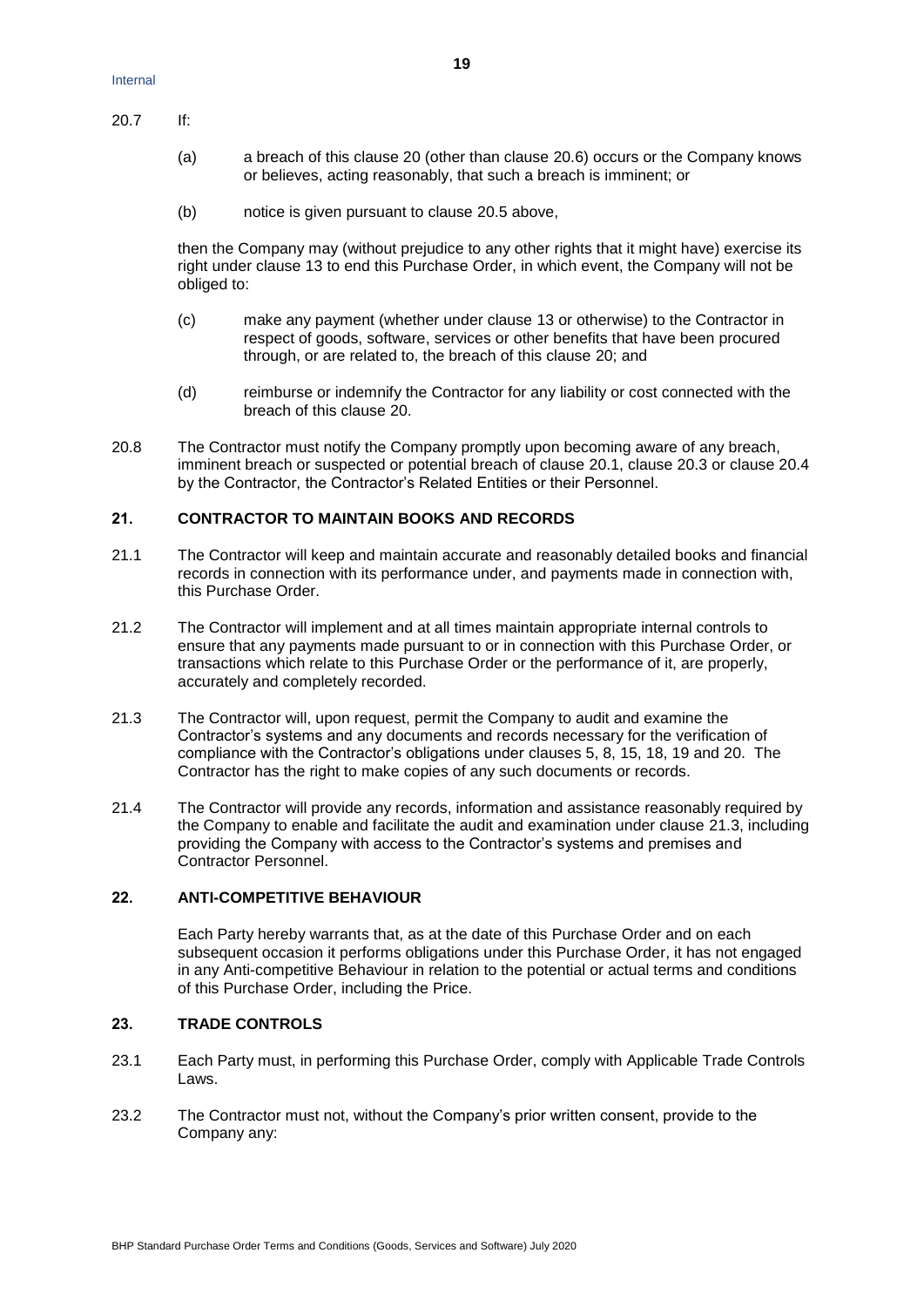- (a) Goods that have been transported by a Sanctioned Party or sourced in whole or in part from a Sanctioned Country or Territory or Sanctioned Party, including but not limited to any Goods grown, produced, manufactured, extracted, or processed in a Sanctioned Country or Territory or by a Sanctioned Party and any Goods that have entered into commerce in a Sanctioned Country or Territory;
- (b) Software that has been delivered or installed by a Sanctioned Party or sourced in whole or in part from a Sanctioned Country or Territory or Sanctioned Party, including but not limited to any Software developed, produced, manufactured, modified, extracted, or processed in a Sanctioned Country or Territory or by a Sanctioned Party and any Software that has entered into commerce in a Sanctioned Country or Territory;
- (c) Services of Sanctioned Country or Territory origin, including but not limited to any Services performed in a Sanctioned Country or Territory and any Services performed outside of a Sanctioned Country or Territory by an entity organised under the laws of a Sanctioned Country or Territory, or a person ordinarily resident in a Sanctioned Country or Territory; or
- (d) Services that involve a Sanctioned Party in any respect.
- 23.3 Each Party represents and warrants that it:
	- (a) is not organised under the laws of, or located or ordinarily resident in, a Sanctioned Country or Territory;
	- (b) is not part of nor owned or controlled by the government of a Sanctioned Country or Territory;
	- (c) is not a Sanctioned Party; and
	- (d) will not take any actions that cause it to become a Sanctioned Party or otherwise to become sanctioned, restricted, or designated under Applicable Trade Controls Laws during the term of this Purchase Order, but if a Party becomes or expects to become a Sanctioned Party or otherwise sanctioned, restricted, or designated, that Party must notify the other Party as soon as possible.

These representations and warranties continue in effect for the term of this Purchase Order.

- <span id="page-19-0"></span>23.4 On request by the Company, the Contractor must provide to the Company the export control jurisdiction and classification and harmonised tariff/import code of any Goods, Software, technology or other items that the Contractor provides to the Company in connection with this Purchase Order.
- 23.5 Nothing in this Purchase Order requires any Party to take any action, or refrain from taking any action, where doing so would be prohibited by or subject to penalty under Applicable Trade Controls Laws.
- 23.6 Either Party may immediately end this Purchase Order by giving written notice to the other Party if that other Party breaches this clause [23](#page-18-0) (other than clause [23.4\)](#page-19-0). Despite anything to the contrary in this Purchase Order, including clause [13,](#page-12-2) if the Company ends this Purchase Order for a breach by the Contractor of this clause [23](#page-18-0) (other than clause [23.4\)](#page-19-0), the Company will have no obligation to return any Goods or, in the case of a Fixed Term Licence, Software, make any payments, or otherwise provide compensation to the Contractor, unless the Company has received all government authorisations required to do so.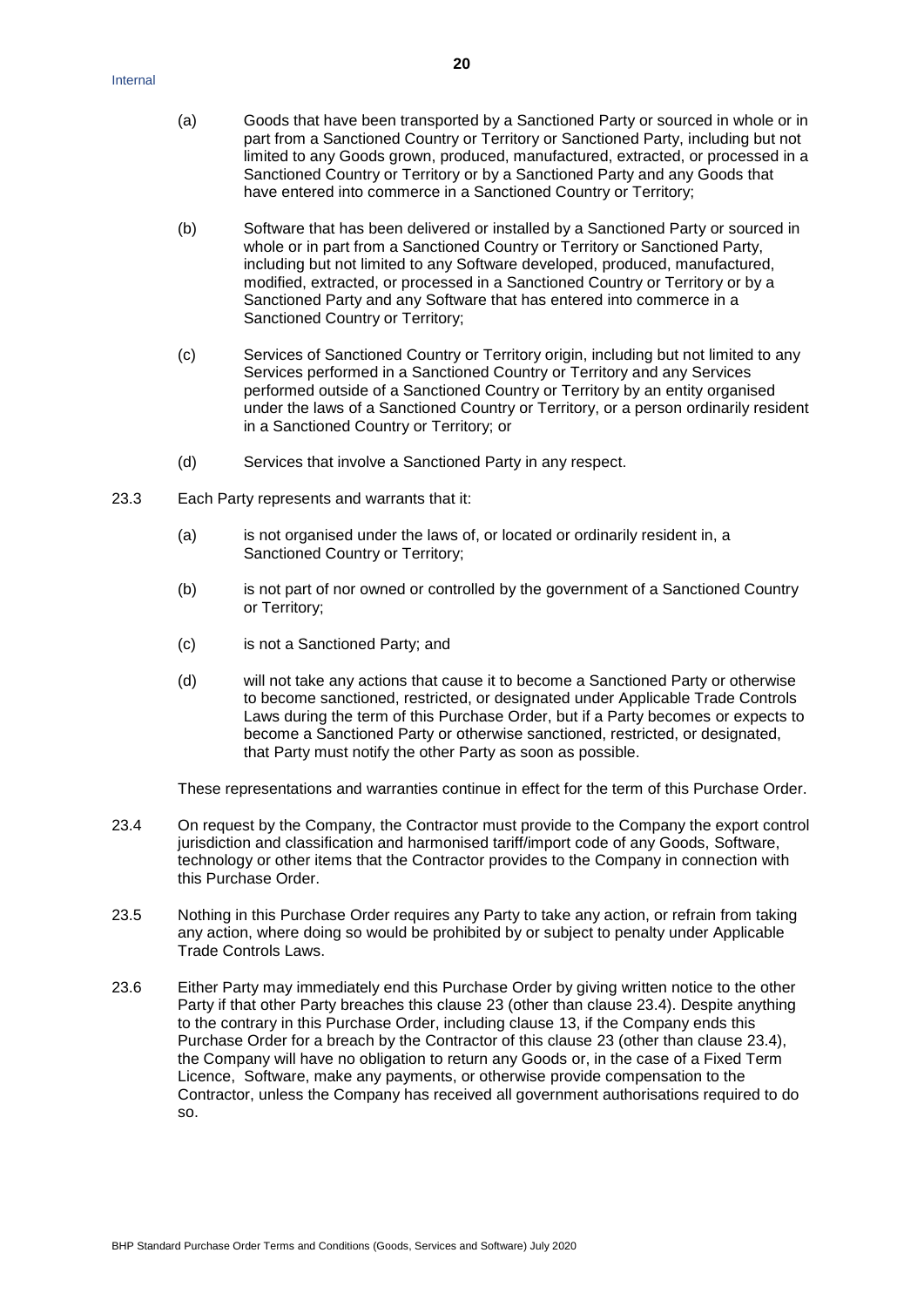### **24. GENERAL**

- 24.1 The Parties waive any right to have this Purchase Order translated from the English language into any other language. If this Purchase Order is subsequently recorded in any other language, the English language version shall prevail to the extent of any inconsistency.
- 24.2 This Purchase Order and any dispute arising out of or in connection with it or its subject matter or formation (including non-contractual disputes) will be governed by, construed and take effect in accordance with the law in force in the Jurisdiction.
- 24.3 The Parties agree that the United Nations Convention on Contracts for the International Sale of Goods (adopted at Vienna on 10 April 1980) does not apply in any respect to this Purchase Order.
- 24.4 The Parties irrevocably agree that the courts located within the Jurisdiction will have nonexclusive jurisdiction to settle any dispute that arises out of or in connection with this Purchase Order or its subject matter or formation (including non-contractual disputes).
- 24.5 To the extent permitted by Law, this Purchase Order constitutes the entire agreement between the Parties.
- 24.6 An amendment to any term of this Purchase Order, or a waiver of any right arising under or in connection with this Purchase Order, must be in writing and signed by the Parties.
- 24.7 Where this Purchase Order relates to Supplies the subject of a contract between the Contractor and the Company, the terms of that contract apply to the extent of any inconsistency with the Purchase Order Terms and Conditions.

#### **25. DEFINITIONS**

25.1 In this Purchase Order (unless the context otherwise requires):

**Advance Payment** means any payment made by the Company to the Contractor in connection with this Contract, prior to the Contractor issuing an Invoice.

**Anti-competitive Behaviour** means any conduct (including entering into, or giving effect to, an agreement or any other form of coordination or cooperation), whether past, present or potential, that is unlawful or otherwise restricted or prohibited under any applicable competition Law.

**Applicable Anti-corruption Laws** means any anti-corruption Laws that are applicable to either the Company, the Contractor or this Purchase Order, including without prejudice to the generality of the foregoing:

- (a) the United States Foreign Corrupt Practices Act;
- (b) the United Kingdom Bribery Act 2010; and
- (c) the Australian Criminal Code 1995 (Cth).

**Applicable Trade Controls Laws** means any sanctions, export control, or import laws, or other regulations, orders, directives, designations, licenses, or decisions relating to the trade of goods, technology, software and services which are imposed, administered or enforced from time to time by Australia, the United States, the United Kingdom, the EU, EU Member States, Switzerland, the United Nations or United Nations Security Council and also includes U.S. anti-boycott laws and regulations.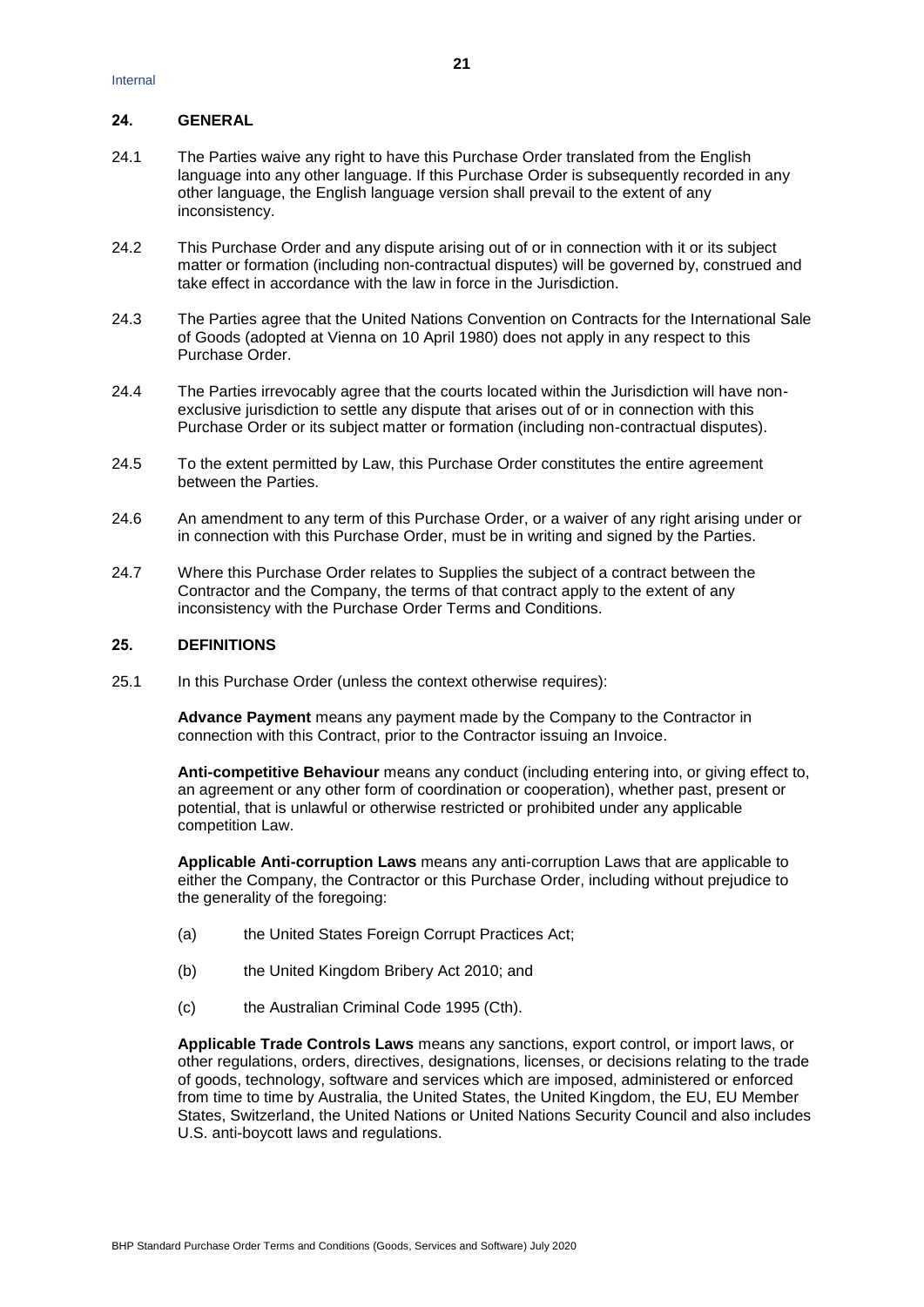**Authority** means any national, state, provincial, regional, territorial, local or municipal government, ministry, governmental department, commission, board, bureau, agency, instrumentality, executive, legislative, judicial or administrative body, in each case with jurisdiction.

**Background IP** means any intellectual property owned or licensed by a party which that party makes available, contributes, brings to or uses in connection with this Purchase Order.

**Business Day** means a day that is not a Saturday, Sunday, a public holiday at the Site, nor 27, 28, 29, 30 or 31 December.

**Code of Business Conduct** is the policy developed by BHP referred to in clause [19.](#page-16-0)

**Company** means the entity named as such in this Purchase Order.

**Company Data** means any information or data relating to the Company's business, or a member of the Company Group's business, including its operations, facilities, customers, employees, assets, products, sales and transactions, in whatever form the information exists, and includes any:

- (a) data accessed by any person through the provision of the Software or Support Services;
- (b) database in which data or information is contained;
- (c) documentation or records related to data or information;
- (d) products resulting from the use or manipulation of data or information; and
- (e) copies of any of the above.

**Company Group** means the following entities and persons individually and collectively:

- (a) the Company;
- (b) the Company's Related Entities;
- (c) the Company's separate contractors;
- (d) the Company's co-venturers, co-owners, partners, joint venturers, co-lessees, coworking interest owners, farmors, and farmees, and their respective Related Entities; and
- (e) the agents, representatives, directors, officers, assigns, managers, members, shareholders, owners, and employees of all of the foregoing.

**Company Personal Information** means all Company Data that is Personal Information.

**Company's Technical Material** means any Technical Material provided by the Company to the Contractor for the purposes of this Purchase Order or which is copied or derived from Technical Material so provided.

#### **Confidential Information** means:

- (a) the terms of this Purchase Order;
- (b) all information (in any form) relating to the Company or the Company Group made available to the Contractor at any time in connection with this Purchase Order;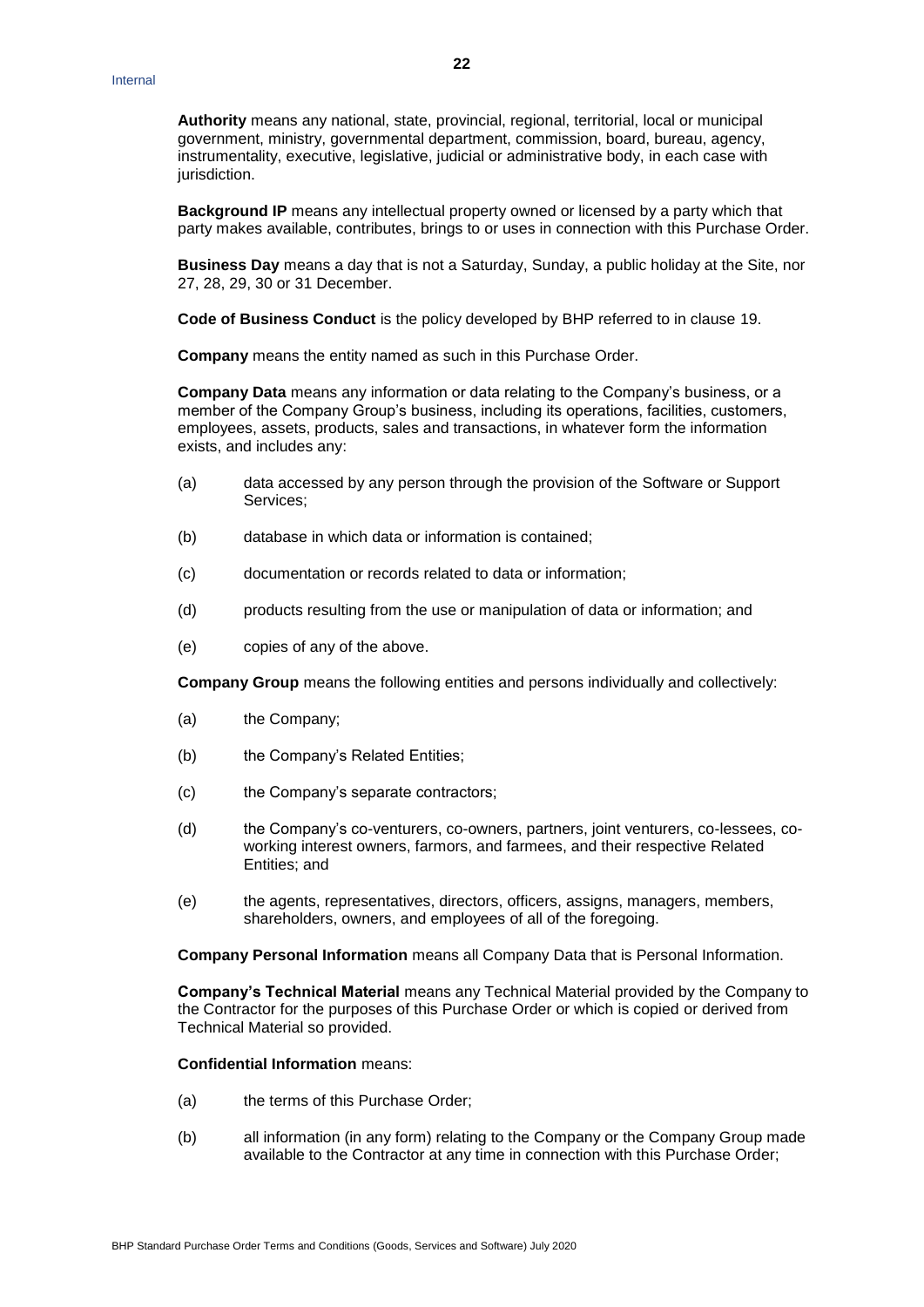- (c) any information that concerns the business, operations, finances, plans, Personnel or customers of the Company or the Company Group, which is disclosed to, or acquired by, the Contractor (including any information that is derived from such information); and
- (d) includes the Company Data,

but does not include information which:

- (e) is or becomes public knowledge other than by a breach of this Purchase Order; or
- (f) has been independently developed by the Contractor without breach of this Purchase Order or acquired by the Contractor from a source which was not subject to a duty of confidentiality to the Company or its Related Entities (but only if, to the Contractor's knowledge, the source is not prohibited from disclosing such Confidential Information to the Contractor).

**Consequential Loss** means loss of production, loss of profit or anticipated profit, or loss of opportunities or any special, exemplary or punitive damages.

**Consumption Tax** means value-added tax, goods and services tax or any tax analogous thereto, but excludes any statutory late payment interest or penalties except where the replacement clause applies pursuant to clause [9.9,](#page-9-2) in which case **Consumption Tax** means value-added tax, goods & services tax, sales tax, use tax, or any tax analogous thereto, but excludes any statutory late payment interest or penalties.

**Contractor** means the person or entity named as such in this Purchase Order.

**Contractor Reference Document** means a delivery document, dispatch note, time sheet, claim form or such other document which evidences the delivery of the Goods, installation of the Software, or the performance of the Services.

**Data Privacy Laws** means all laws now or in the future relating to data protection, privacy and information security, including all applicable international, regional, federal, or national data protection laws, regulations and regulatory guidance.

**Defect** means any aspect of the Supplies not in accordance with this Purchase Order, or any damage, deficiency, fault or inadequacy in design, performance, workmanship, quality or makeup of the Supplies.

# **Defects Correction Period** means:

- (a) in respect of Goods, 24 months from the date of delivery of the Goods;
- (b) in respect of Software, 12 months from the date of installation of the Software; and
- (c) in respect of Services, 12 months from the date on which a Service is last performed,

as adjusted in accordance with this Purchase Order.

**Delivery Date** means the delivery date specified on the Purchase Order.

**Delivery Point** means the Site, or such other place which is specified in the Purchase Order as the place for delivery of the Goods.

**Develop**, in connection with a thing, includes to alter, customise, modify or create derivative works based on that thing.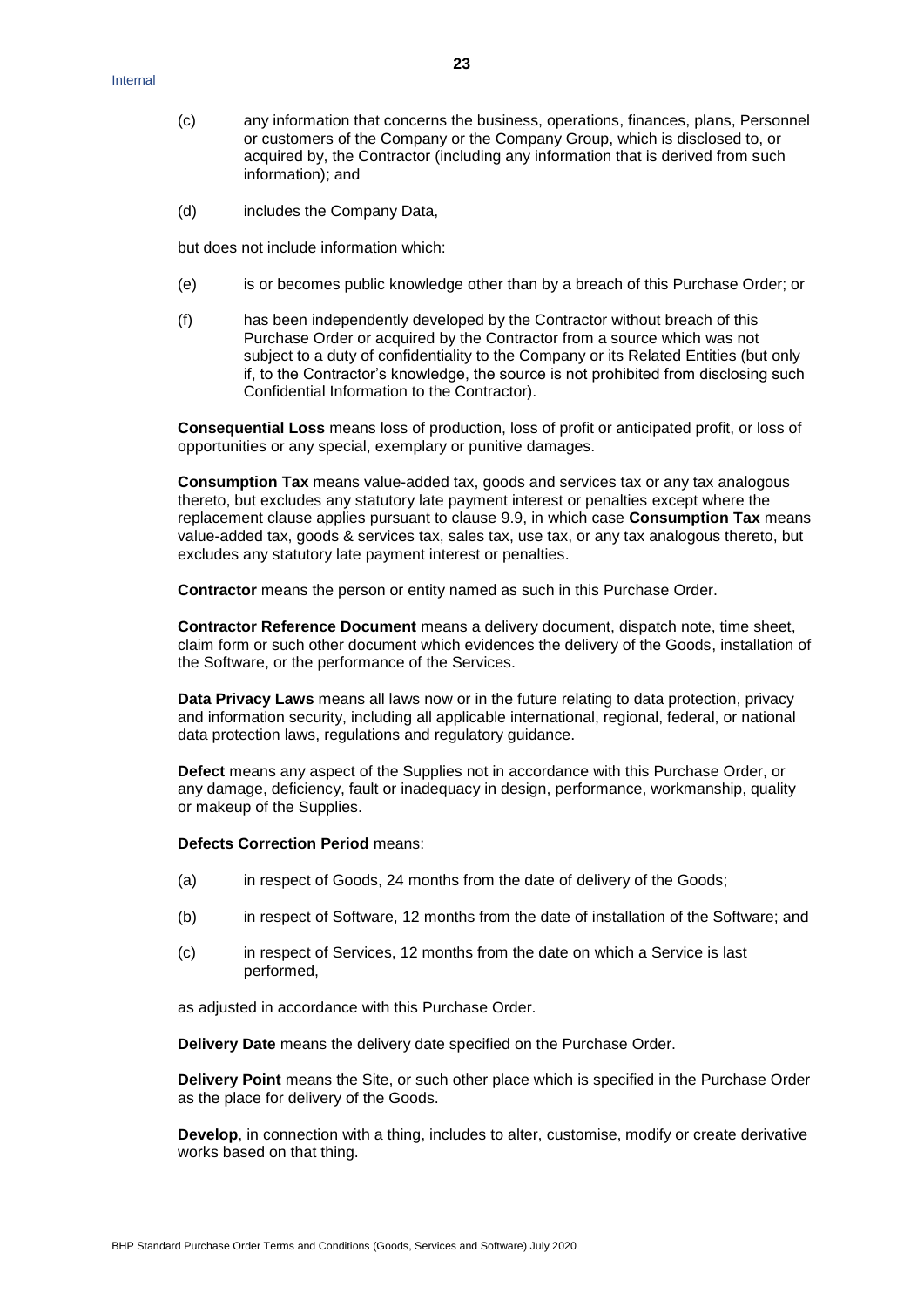**Disabling Code** means any computer virus or other code which is intended to or would have the effect of intercepting, accessing, copying, disrupting, impairing, denying or otherwise adversely affecting security, performance, integrity, reliability, access to or use of any information technology, data or telecommunications system, equipment or network, including worms, spyware, adware, keyloggers, trojans and any new types of programmed threats that may be classified.

**Documentation** means all documentation reasonably necessary to effectively Use the Software, including the documentation specified in the Purchase Order and any amendments or updates to the documentation provided by the Contractor.

**Fixed Term Licence** means a Software licence granted under clause [4.2](#page-2-1) on a fixed term basis, as set out in the Purchase Order.

**Goods** means the goods, if any, specified as such in this Purchase Order (including any part of the goods specified).

**Government Official** means any:

- (a) individual who is employed by or acting on behalf of an Authority, government, government-controlled entity, wholly or partially-owned government entity, or public international organisation;
- (b) political party, party official or candidate;
- (c) individual who holds or performs the duties of an appointment, office or position created by custom or convention; or
- (d) individual who holds himself out to be the authorised intermediary of any person specified in paragraphs (a), (b) or (c) above.

**GST** means goods and services tax applicable on any transaction under the GST Law and includes goods and services tax compensation cess.

**GST Law** means the Central Goods and Services Tax Act, 2017, the Integrated Goods and Services Tax Act, 2017, the Union Territory Goods and Services Tax Act, 2017, Goods and Services Tax Compensation Cess Act, 2017, any State Goods and Services Tax Acts, and any associated ordinance, regulations or rules as may be introduced and amended from time-to-time.

**Infringement Claim** means a claim by a third party that the Intellectual Property Rights, Moral Rights and any other rights of any person are or will be infringed by:

- (a) the assignment or grant of any licence of any Intellectual Property Rights under this Purchase Order; or
- (b) the Use or Development of the Software and Documentation in accordance with this Purchase Order.

**Intellectual Property** means any subject matter, whether tangible or intangible, that attracts, or is susceptible to protection by, Intellectual Property Rights.

**Intellectual Property Rights** means all copyright and analogous rights (including Moral Rights), all rights in relation to inventions (including patent rights), registered and unregistered trademarks (including service marks), registered designs, confidential information (including trade secrets), know-how, circuit layouts and all other rights throughout the world resulting from intellectual activity in the industrial, scientific or artistic fields. These rights include: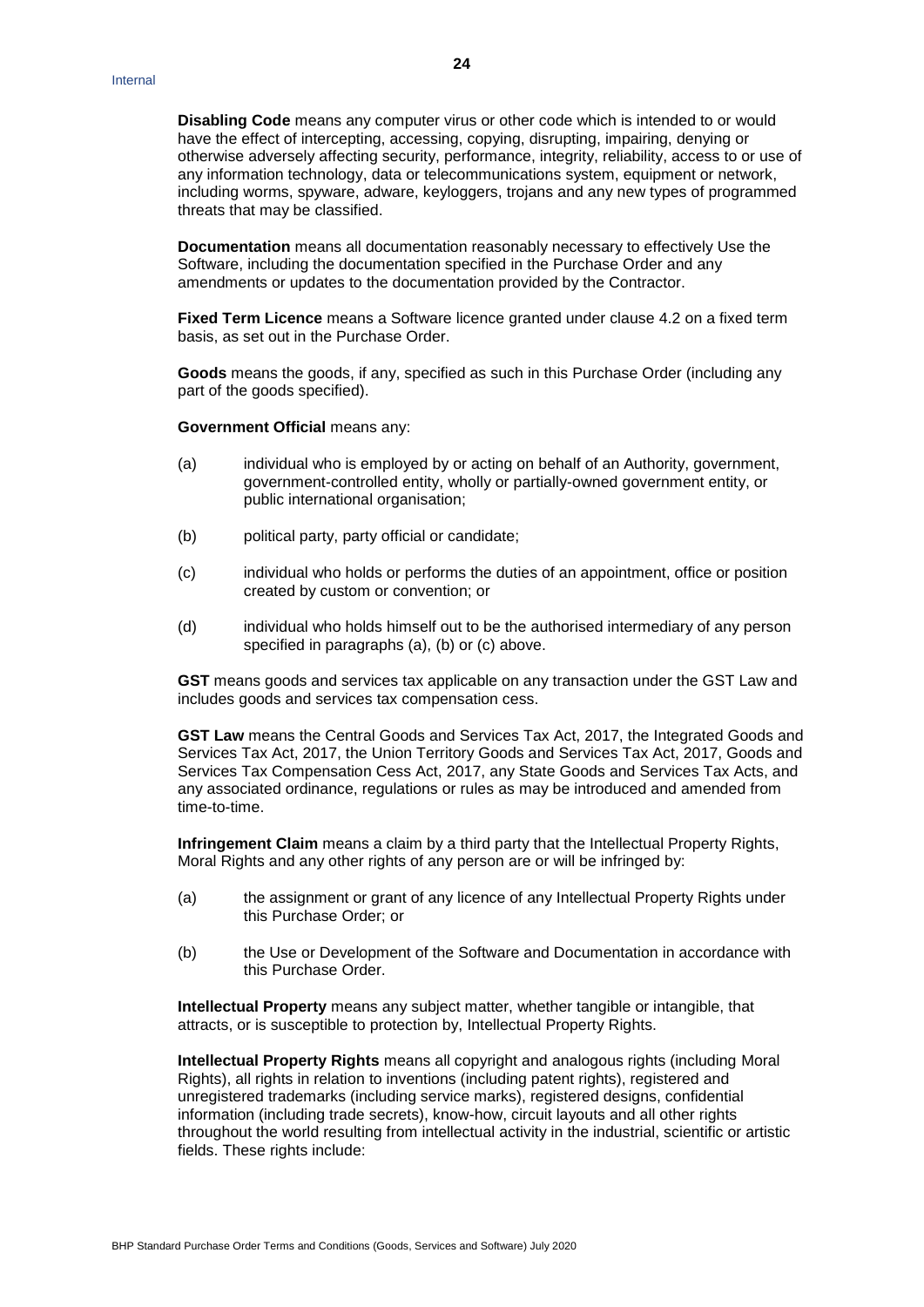- (a) all rights in all applications to register these rights; and
- (b) all renewals and extensions of these rights.

**Interest Rate** means the monthly corporate overdraft interest rate (or where that rate is not available, a similar rate chosen by the Company) quoted by the Commonwealth Bank of Australia for amounts comparable to the amount in question.

**Invoice** means an invoice submitted by the Contractor in accordance with clause [8](#page-6-1) containing all particulars prescribed under the applicable Law including, for the purposes of Schedule 1, the tax invoice requirements of the GST Law or a recipient created tax invoice generated by the Company which meets all of the requirements of a valid invoice for Consumption Tax purposes in the Jurisdiction.

**Jurisdiction** means the jurisdiction where the Site is located.

**Law** means:

- (a) all legislation including regulations, bylaws, orders and other subordinate legislation;
- (b) other than in circumstances where the Site is located in a civil law jurisdiction, common law; and
- (c) any licence, permit, consent, authorisation, registration, filing, agreement, notice, notarisation, approval, determination, certificate, ruling, exemption from any Authority or under any Law which must be obtained or satisfied and includes any condition or requirement under the foregoing.

**Licence Term** means the term of the Fixed Term Licence granted under clause [4.2,](#page-2-1) as set out in the Purchase Order.

**Minimum Requirements for Suppliers** are BHP's minimum health, safety, environment, community and business conduct requirements for its suppliers, as set out in a schedule to this Purchase Order or as subsequently published by BHP from time to time and notified to the Contractor.

**Moral Rights** means:

- (a) any moral rights arising under the *Copyright Act 1968* (Cth);
- (b) any rights described in Article 6bis of the *Berne Convention for the Projection of Literary and Artistic Works 1886* (as amended or revised from time to time), being 'droit moral'; and
- (c) any other similar rights arising under any other Law in Australia or anywhere else in the world at any time.

**Party** means the Company or the Contractor, and **Parties** means both of them.

**Payment Period** means the number of days specified in the relevant Purchase Order under "Payment Terms" after:

- (a) the date on which the relevant Invoice is generated (in the case of a recipient created tax invoice); or
- (b) the date on which the relevant Invoice is submitted by the Contractor (in all other cases),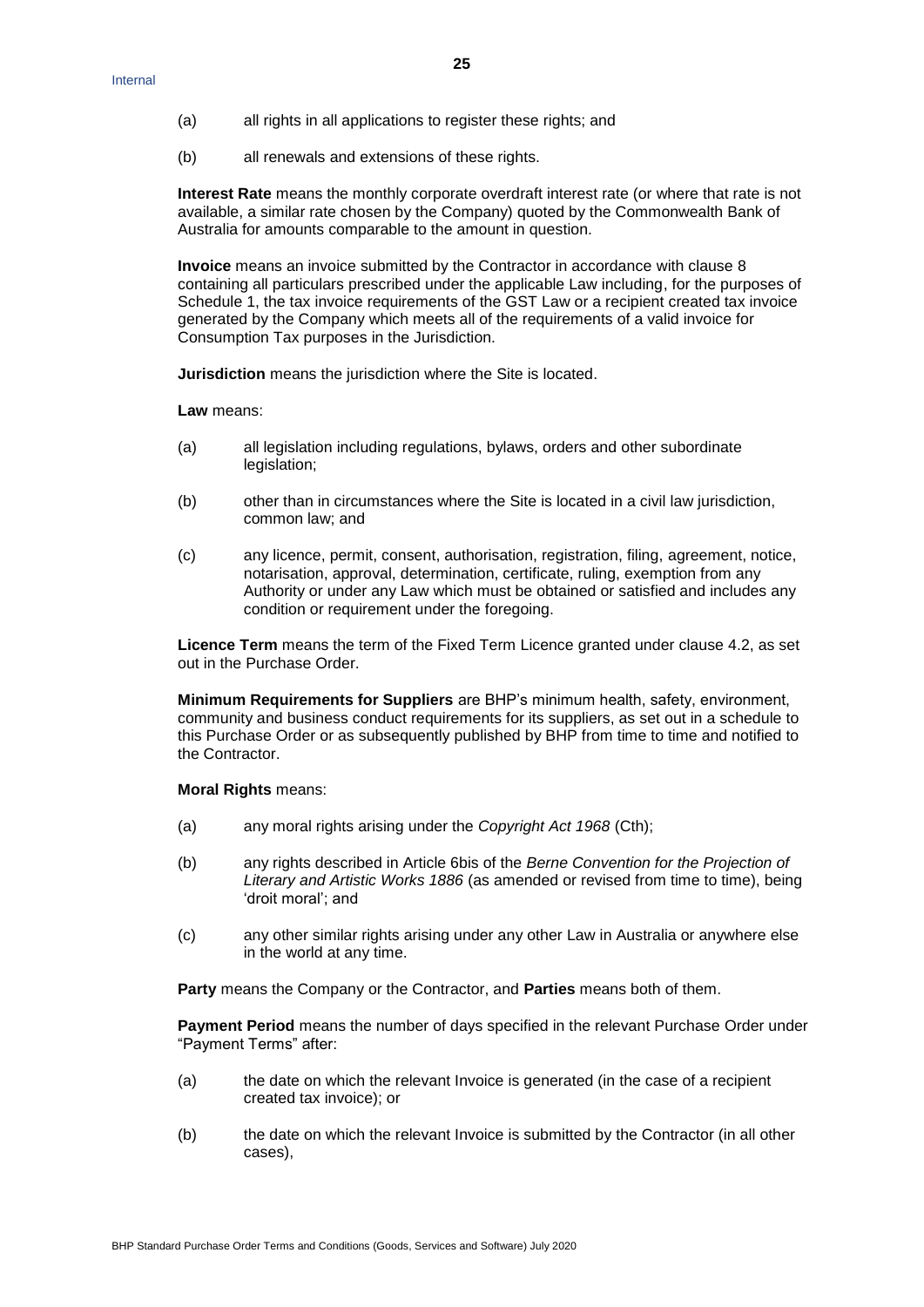**Personal Information** means information and data which relates to a living individual who can be identified from that information or from that information in combination with other information in the possession of, or reasonably likely to come into the possession of, the same party, whether the information is recorded in a material form or not.

**Personnel** means directors, officers, employees, agents, contractors and subcontractors, but a reference to the Company's Personnel excludes the Contractor.

**Price** means the price or rates specified as such in this Purchase Order.

**Processing** means, in relation to information or data, collecting, using or disclosing the information or data and any other operation which may be performed upon the information or data, and "**process, processes** and **processed**" will be interpreted accordingly.

**Project IP** means all Intellectual Property (present or future) created, discovered or coming into existence as a result of, for the purpose of, or in connection with the performance of this Purchase Order and, for clarity, excludes the Software.

**Purchase Order** means a document entitled "Purchase Order" which is issued by the Company to the Contractor to order any Goods, Software and/or Services. A Purchase Order incorporates the Purchase Order Terms and Conditions and any other document which is attached to, or incorporated by reference in, the Purchase Order or Purchase Order Terms and Conditions.

**Purchase Order Terms and Conditions** means these terms and conditions.

**Related Entities** means, in relation to a Party or other entity, a body corporate which is:

- (a) a controlling company;
- (b) a controlled company; or
- (c) a controlled company of a controlling company,

of that Party or other entity and in respect of the Company includes:

- (d) BHP Group Plc;
- (e) BHP Group Limited;
- (f) any body corporate controlled by BHP Group Plc or BHP Group Limited;
- (g) any body corporate controlled by BHP Group Plc and BHP Group Limited taking into account the aggregate percentage interests of their respective direct or indirect shareholdings in that body corporate; or
- (h) any body corporate controlling or controlled by the bodies corporate referred to in paragraphs (d) to (g).

For the purposes of this definition, one body corporate controls another when at the relevant time:

- (i) it owns either directly or indirectly or is otherwise in a position to cast, or control the casting of, not less than 50% of the shares entitled to vote at general meetings of that other body corporate; or
- (i) it controls the composition of a majority of the board of that other body corporate,

and "**controlled**" and "**controlling**" will be construed accordingly.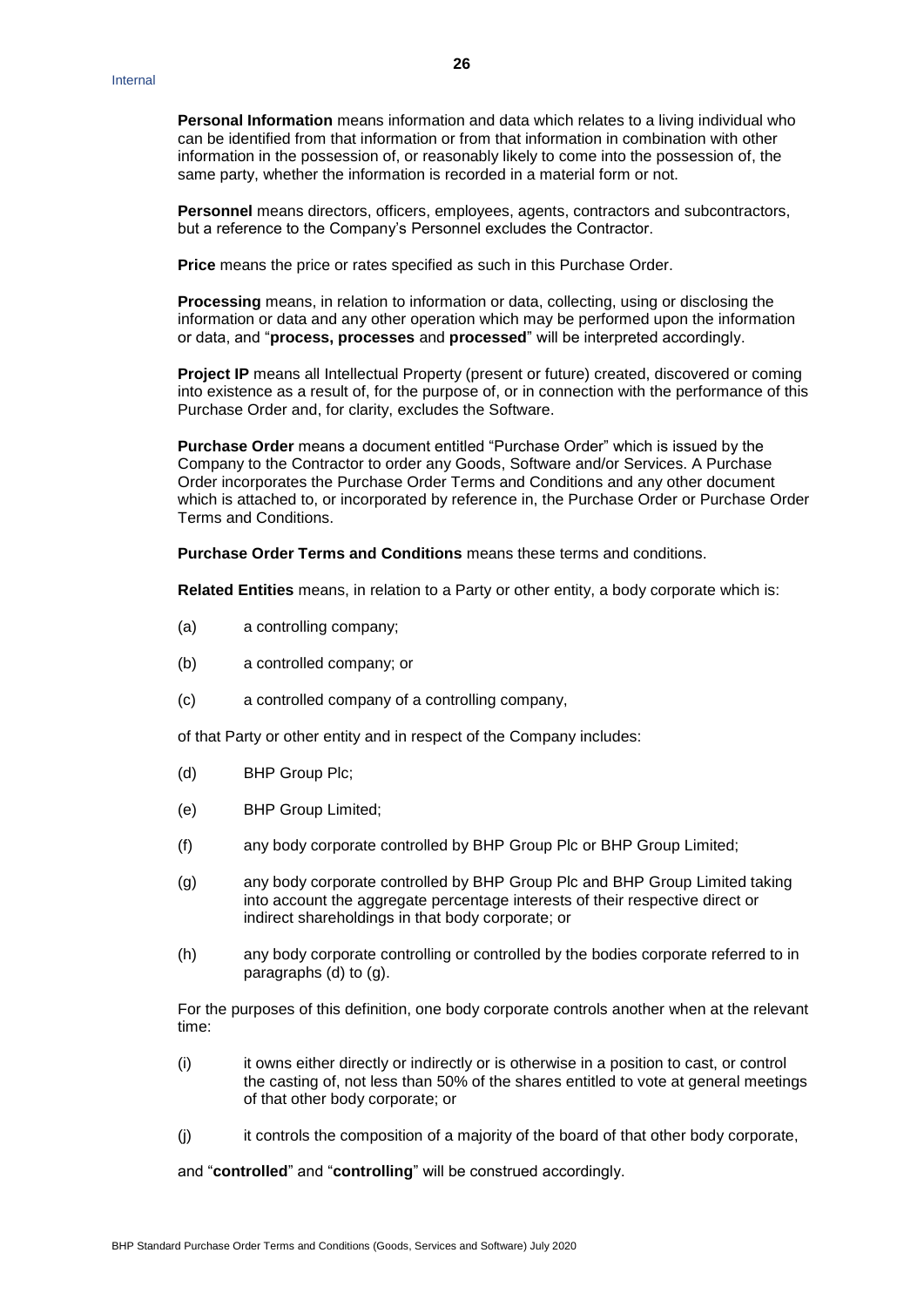**Sanctioned Country or Territory** means any country or territory against which comprehensive sanctions are imposed by Australia, the United States, the United Kingdom, the EU, any EU Member States, Switzerland, the United Nations, or any other country with jurisdiction over the activities undertaken in connection with this Purchase Order, and currently includes Cuba, Iran, North Korea, Sudan, Syria, and the Crimea region of Ukraine.

#### **Sanctioned Party** means:

- (a) any person or entity that is designated for export controls or sanctions restrictions under any Applicable Trade Controls Laws, including but not limited to those designated under the U.S. List of Specially Designated Nationals and Blocked Persons, Foreign Sanctions Evaders List, Entity List, Denied Persons List, Debarred List, Australia's Consolidated List, the UK Consolidated List and the EU Consolidated List of Persons, Groups, and Entities Subject to EU Financial Sanctions; and
- (b) any entity 50% or more owned or controlled, directly or indirectly, by one or more of the foregoing persons or entities.

**Security Incident** means any actual or potential accidental, unauthorised or unlawful destruction, loss, alteration, or unauthorised third party access to or disclosure of Company Data.

**Service Levels** means the service levels set out in the Purchase Order in respect of the Support Services.

**Services** means the services, if any, specified as such in this Purchase Order (including any part of the specified services and any ancillary services) and includes the Support Services.

**Site** means the place described as such in this Purchase Order as the place for the use or storage of the Goods by the Company, delivery and installation of the Software or for the performance of the Services.

**Site Standards and Procedures** means all the Company's standards, policies and procedures that are of general application at the Site in relation to matters concerning safety, health, the environment, industrial relations and personal conduct.

**Software** means the software specified in the Purchase Order, including any Update provided by the Contractor as part of the Support Services and any other modification of the Software provided by the Contractor.

### **Source Code** means:

- (a) computer programs expressed in a source language or form which can be interpreted or compiled and then executed by a computer as commands; and
- (b) all documentation and tools reasonably required to enable a person having commercially available computer programming skills to read, understand and modify those computer programs.

**Specifications** means the specifications for the Software set out in or referred to in the Purchase Order.

**Supplies** means the:

- (a) supply of the Goods;
- (b) performance of the Services; and/or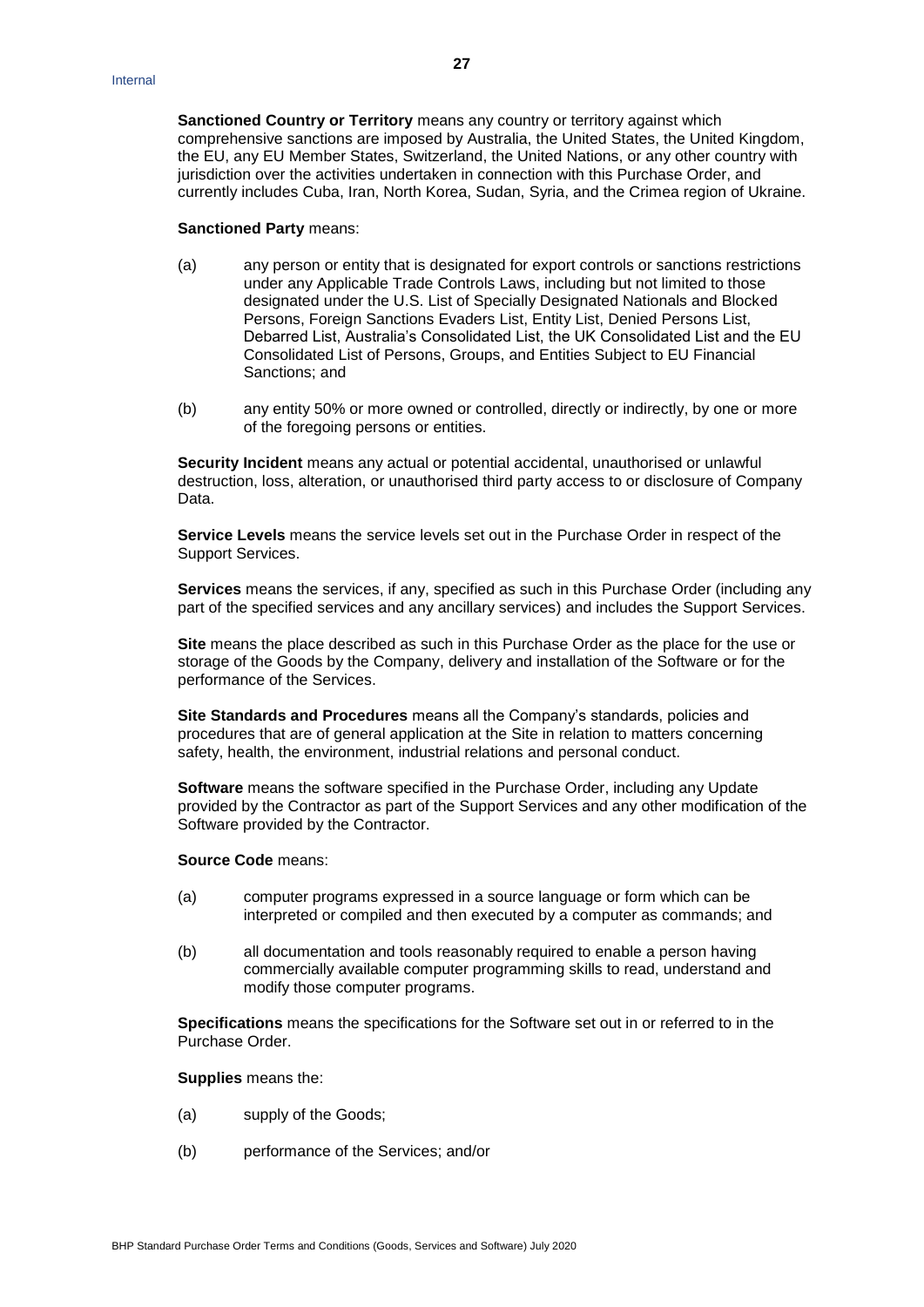(c) supply of the Software licence,

as applicable.

**Support Services** means the support services provided by the Contractor in connection with the Software, as described in this Purchase Order, including in clause [4.4.](#page-3-0)

**Tariff Concession** means a tariff, customs, excise or importation concession, or any concession analogous thereto.

**Tax:**

- (a) includes all present or future taxes, fees, levies, duties, imposts, assessment royalties, tariffs, fees and charges imposed or assessed in respect of this Purchase Order by all Authorities including income tax, payroll tax, statutory pension or superannuation contributions and workers' compensation payments and contributions, sales tax, customs duty, excise, and stamp duty, as well as interest, penalties and additions thereto; but,
- (b) does not include Consumption Tax.

**Technical Material** means the models, software (including source code and object code versions), information, design concepts, audio, video, drawings (including "as built" drawings), programmes, schedules, manuals, diagrams, charts, specifications, records, concepts, plans, formulae, designs (including structural, mechanical, electrical and instrumentation designs) in any medium, methods and processes, including all copies of and extracts from them and data stored by any means.

**Update** means any improvement to, or an extension of, the existing functionality or performance of the Software.

**Use** includes using, installing, adapting, modifying, operating, exercising, maintaining, managing, testing, copying and supporting.

**Wilful Misconduct** means any act or omission which was deliberate and wrongful, or involved reckless disregard or wanton indifference to the harmful consequences.

**Withholding Amount** means the amount that the Company is required by Law to withhold or deduct with respect to or which relates to any Tax.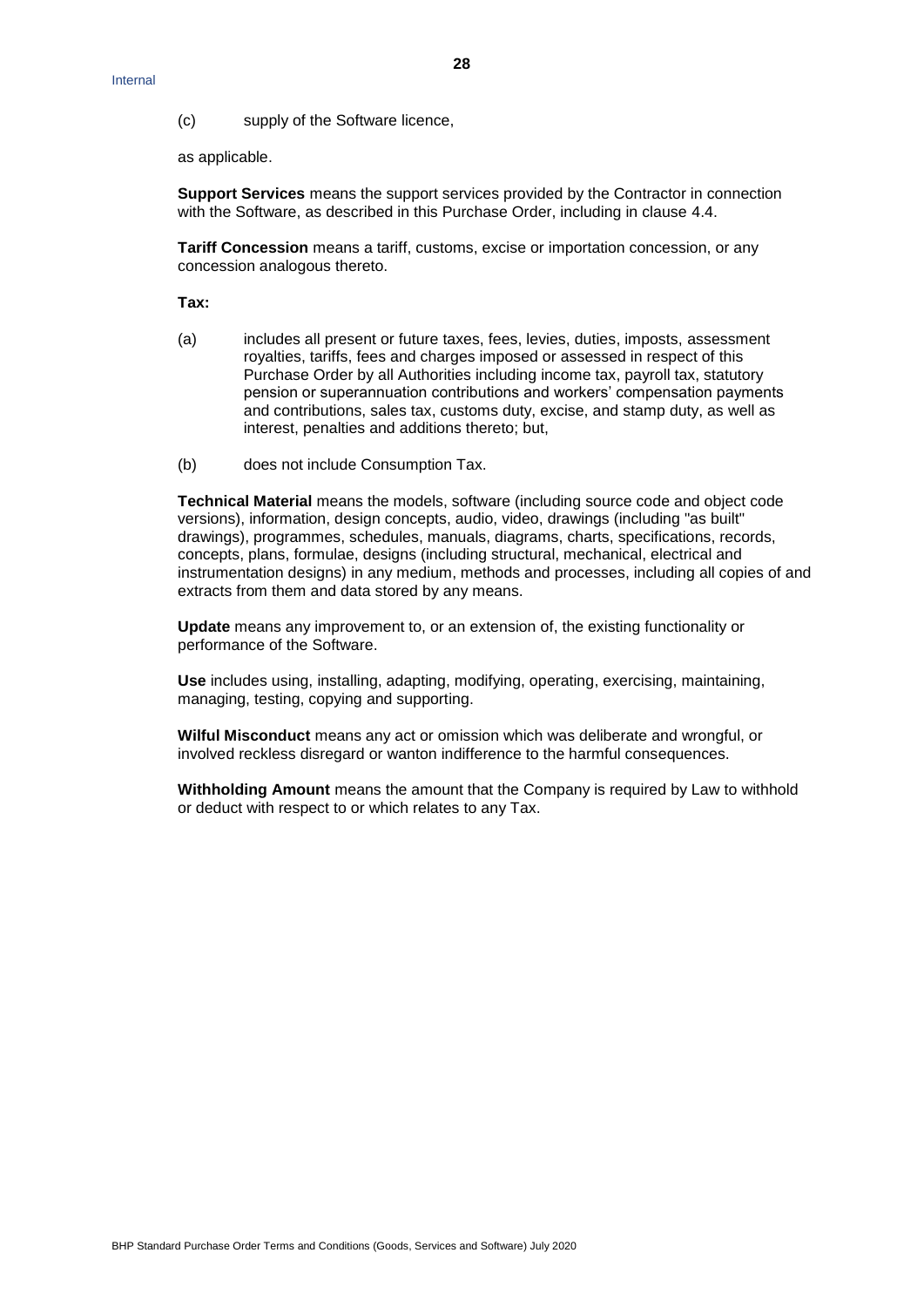#### **SCHEDULE 1**

#### **India GST Provisions**

### **1. Taxes**

- 1.1 Notwithstanding anything contrary contained herein, the following provisions shall govern the Contractor's obligations with respect to GST:
	- (a) Words and phrases defined in the GST Law shall have the same meaning in this clause, unless the context makes it clear that a different meaning is intended.
	- (b) Unless expressly stated otherwise, the consideration payable under this Contract is exclusive of applicable GST. The Company shall pay applicable GST to the Contractor subject to submission of a valid, original and duly signed Invoice issued by the Contractor in terms of GST Law. This clause does not apply to the extent that the consideration for the supply is expressly stated to include GST or the supply is subject to a reverse charge.
	- (c) The Contractor shall raise the Invoice at the billing address provided by Company in the purchase order or as notified by Company in writing from time to time and shall accordingly determine the 'place of supply' pursuant to the GST Law.
	- (d) GST charged by the Contractor on the Invoices shall be final and no additional amount as GST, interest or penalty shall be claimed by the Contractor from the Company on account of the Contractor being subjected to any audit, scrutiny, assessment, recovery or any other proceedings. The Contractor is solely responsible for any such amounts.
	- (e) If the Company makes any Advance Payment to the Contractor, such payment should be treated as inclusive of GST and the Contractor shall be responsible for depositing the GST on Advance Payment with the government. The Contractor shall undertake all necessary compliances including issuance of receipt vouchers *etc.* as prescribed with respect to Advance Payment under the GST Law.
	- (f) If the Contractor's GST registration number is not included in the Invoice, the Contractor will be deemed to be an unregistered person under the GST Law and the requirements of the GST Law applicable to taxable supplies by unregistered persons to registered persons will be complied with. It is specifically agreed between the Parties that no GST would be paid to the Contractor in such cases.
	- (g) With respect to the Price, the Contractor specifically agrees that:
		- (i) It has passed on and undertakes to pass on to the Company all direct or indirect economic benefits that accrue or arise on account of introduction of the GST including as contemplated under the anti-profiteering provisions incorporated into the GST Law. The Company reserves its right to understand and seek the manner/ mechanism in which such benefits are passed on to it and the Contractor agrees to provide any information as may be required by Company in this regard;
		- (ii) The Contractor shall make all endeavours to ensure that its suppliers pass on all benefits arising out of introduction of GST Law including as contemplated under the anti-profiteering provisions incorporated in the relevant GST Law
	- (h) The Contractor undertakes to indemnify, and keep indemnified, the Company from and against all losses (including loss of input tax credits), claims, proceedings, demands and actions of any nature, whether actual or threatened, made against the Company arising in connection with any failure by the Contractor to comply with relevant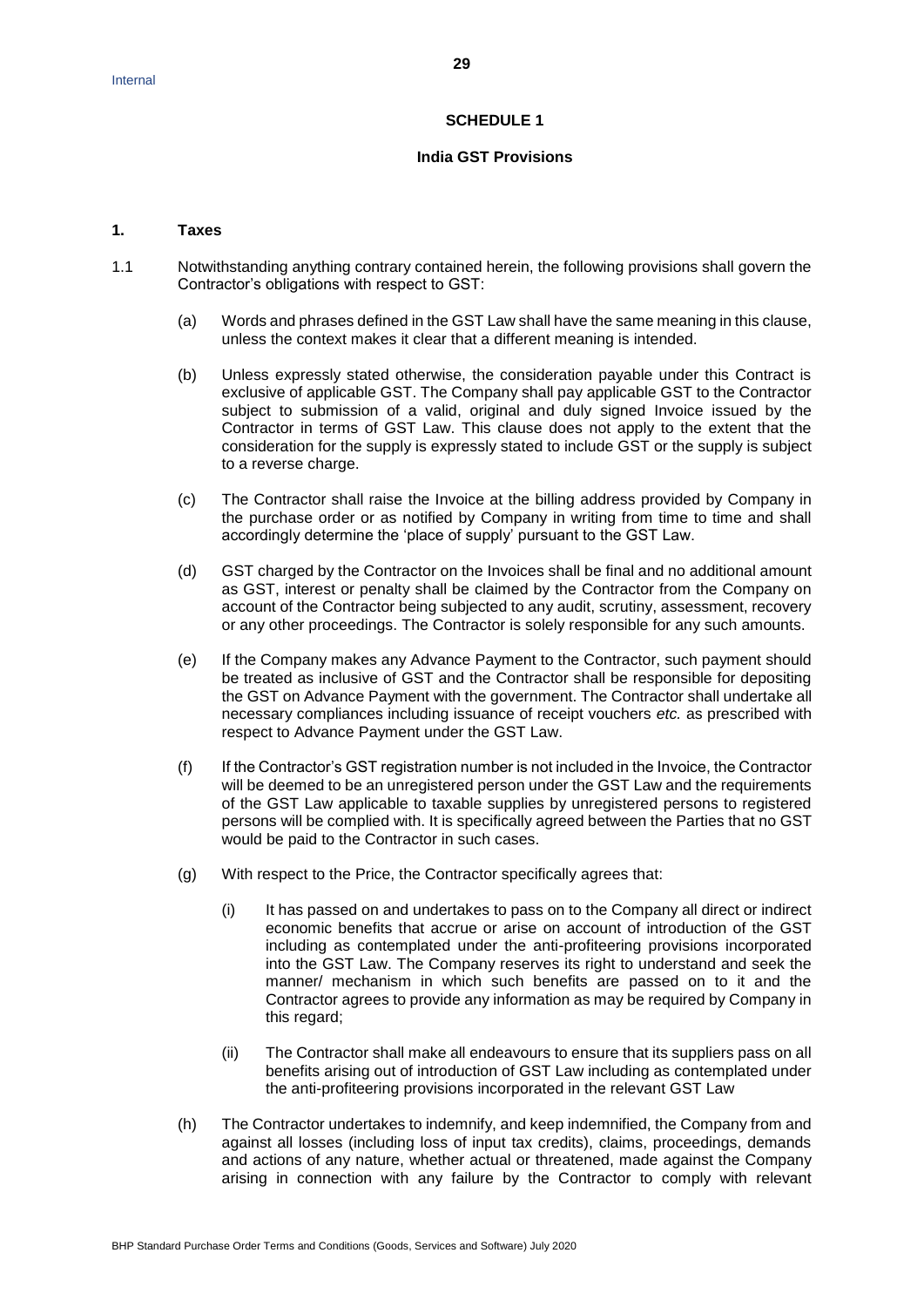obligations under GST Law including anti-profiteering obligations, mentioning incorrect particulars on the Invoice, failure to deposit GST with the government in timely manner, failure to file statutory returns in time, blacklisting or cancellation of registration of the Contractor.

- (i) Any such indemnity amount recovered from the Contractor is exclusive of GST and any applicable GST will be recovered from the Contractor over and above such indemnity amount.
- (j) If the Company disputes any Invoice and the payment of such Invoice remains pending for more than 180 days from the date of Invoice because no resolution is arrived at within 180 days, any interest payable by the Company to the government on account of reversal of input credits of GST shall be on account of the Contractor.
- (k) Any debit note/credit note required to be issued by the Contractor on account of adjustment in Price must be issued in a timely manner as prescribed under GST Law. The Company shall not be responsible for any additional GST liability arising on account of delay in issuance of such debit /credit notes. Amount paid by the Company after such adjustment shall be deemed as full and final payment of the Invoice.
- (l) If the Company is required under to GST Law to make any statutory deduction from amount payable under this Contract, the Company shall only be liable to make payment under this Contract net of such deductions. The Company shall issue a certificate to the Contractor with respect to such deduction in such time frame as may be prescribed under GST Law.
- (m) The Contractor undertakes to notify the Company in writing immediately if the Contractor's GST compliance ratings fall below 5 at any point in time.
- (n) The Company reserves its right to immediately terminate this Contract by notice in writing to the Contractor, if the Contractor has been blacklisted by any Authority appointed under GST Law or declared as non-compliant of anti-profiteering provisions under the GST Law.